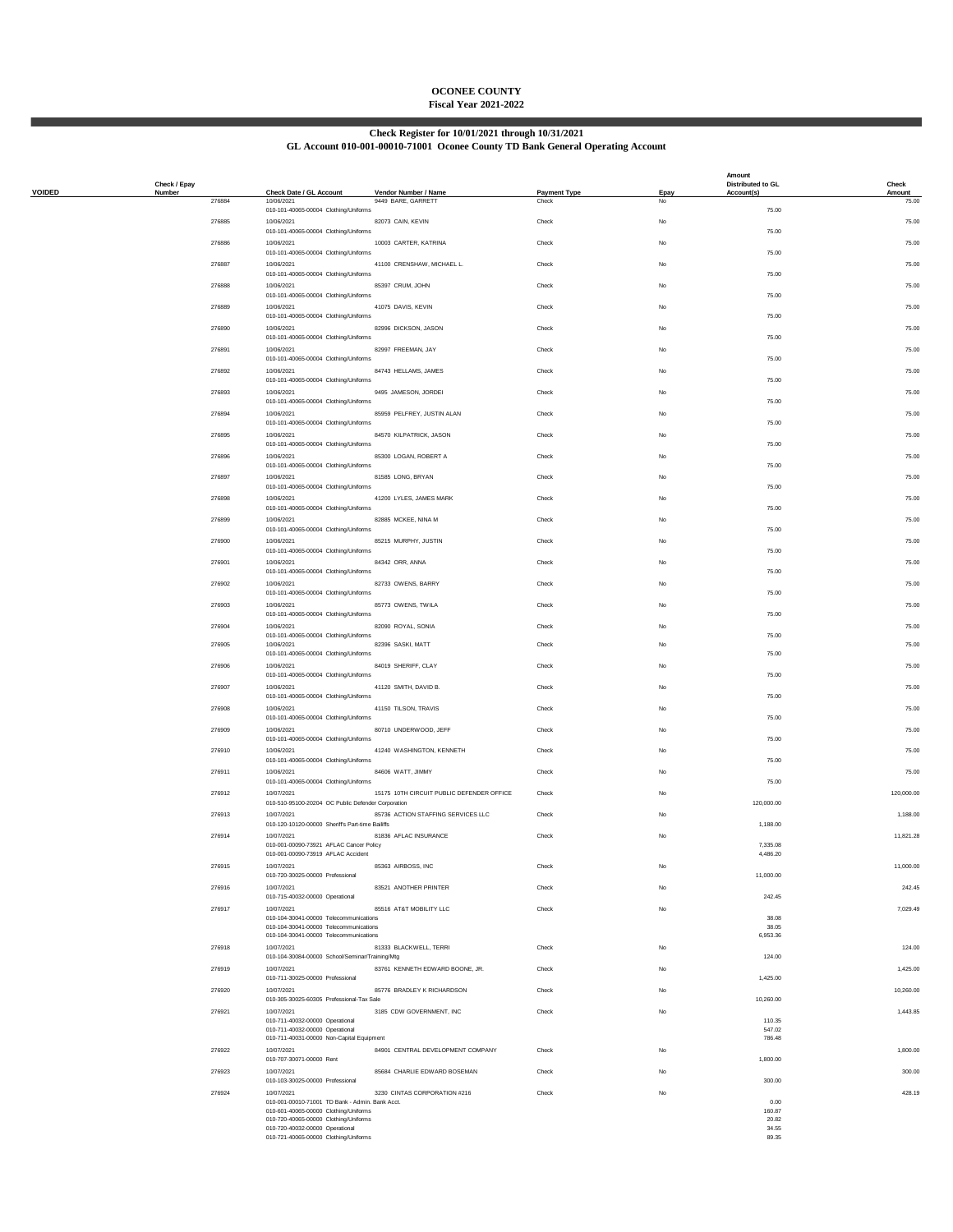|        | 017-719-40065-00000 Clothing/Uniforms                                                                        |       |             | 122.60               |           |
|--------|--------------------------------------------------------------------------------------------------------------|-------|-------------|----------------------|-----------|
| 276925 | 9878 CINTAS CORPORTATION NO. 2<br>10/07/2021<br>010-710-30062-00000 Medical                                  | Check | No          | 65.81                | 65.81     |
| 276926 | 10/07/2021<br>80780 CITY OF WESTMINSTER                                                                      | Check | No          |                      | 2.583.12  |
|        | 010-001-00260-16800 Town Portion of Fines                                                                    |       |             | 2,583.12             |           |
| 276927 | 10/07/2021<br>3220 CLEVELAND FIRE DEPT.                                                                      | Check | No          | 15,000.00            | 15,000.00 |
| 276928 | 020-107-40031-00610 Non-Cap Equip-Cleveland FD<br>10/07/2021<br>85635 IRON GRID NETWORKS LLC                 | Check | $_{\rm No}$ |                      | 4,867.50  |
|        | 225-104-30056-19070 Data Processing-SC BCB                                                                   |       |             | 155.25               |           |
|        | 010-110-30056-00000 Data Processing<br>010-106-30056-00000 Data Processing                                   |       |             | 47.25<br>337.50      |           |
|        | 010-101-30056-00000 Data Processing                                                                          |       |             | 1,147.50             |           |
|        | 225-104-30056-19070 Data Processing-SC BCB<br>010-110-30056-00000 Data Processing                            |       |             | 3,180.00<br>0.00     |           |
|        | 010-106-30056-00000 Data Processing<br>010-101-30056-00000 Data Processing                                   |       |             | 0.00<br>0.00         |           |
| 276929 | 10/07/2021<br>3215 CORINTH-SHILOH FIRE DEPT                                                                  | Check | No          |                      | 15,000.00 |
|        | 020-107-40031-00603 Non-Cap Equip -Corinth-Shiloh FD                                                         |       |             | 15,000.00            |           |
| 276930 | 3010 COTT SYSTEMS, INC.<br>10/07/2021<br>010-735-30056-00000 Data Processing                                 | Check | No          | 775.32               | 775.32    |
| 276931 | 9370 CRIME STOPPERS OF OCONEE COUNTY INC<br>10/07/2021                                                       | Check | No          |                      | 100.00    |
|        | 010-709-30068-00717 Advertising - Administrator                                                              |       |             | 100.00               |           |
| 276932 | 3225 CROSS ROADS FIRE DEPT<br>10/07/2021<br>020-107-40031-00613 Non-Cap Equip-Cross Roads FD                 | Check | No          | 14,126.00            | 14,126.00 |
| 276933 | 10/07/2021<br>4335 DIVE TEAM                                                                                 | Check | No          |                      | 9,075.00  |
|        | 020-107-40031-00621 Non-Capital Equip Dive Team                                                              |       |             | 9,075.00             |           |
| 276934 | 10/07/2021<br>4020 DUKE ENERGY CAROLINAS LLC<br>010-106-34043-00000 Electricity                              | Check | $_{\rm No}$ | 64.65                | 43,616.08 |
|        | 010-106-34043-00000 Electricity                                                                              |       |             | 3,216.00             |           |
|        | 010-106-34043-00000 Electricity<br>010-106-34043-00000 Electricity                                           |       |             | 8,111.05<br>391.92   |           |
|        | 010-106-34043-00000 Electricity<br>010-714-34043-00723 Electricity Pine Street Complex                       |       |             | 8,789.05<br>536.03   |           |
|        | 010-714-34043-00723 Electricity Pine Street Complex                                                          |       |             | 735.60               |           |
|        | 010-714-34043-00723 Electricity Pine Street Complex<br>010-714-34043-00723 Electricity Pine Street Complex   |       |             | 187.81<br>1,921.67   |           |
|        | 010-714-34043-00510 Electricity Courthouse (New)                                                             |       |             | 10.79<br>6.511.68    |           |
|        | 010-714-34043-00510 Electricity Courthouse (New)<br>010-206-34043-00207 Electricity - Walhalla Branch        |       |             | 1,644.19             |           |
|        | 010-107-34043-00000 Electricity<br>010-714-34043-00000 Electricity Building Maint Bldg                       |       |             | 33.88<br>72.17       |           |
|        | 010-714-34043-00402 Electricity DSS Building                                                                 |       |             | 3,315.43             |           |
|        | 010-716-34043-00000 Electricity<br>010-204-34043-00000 Electricity                                           |       |             | 403.60<br>503.14     |           |
|        | 010-204-34043-00000 Electricity                                                                              |       |             | 280.59               |           |
|        | 010-204-34043-00000 Electricity<br>010-204-34043-00000 Electricity                                           |       |             | 479.33<br>582.11     |           |
|        | 010-204-34043-00000 Electricity<br>010-204-34043-00000 Electricity                                           |       |             | 208.65<br>455.21     |           |
|        | 010-204-34043-00000 Electricity                                                                              |       |             | 666.49               |           |
|        | 010-204-34043-00000 Electricity<br>010-204-34043-00000 Electricity                                           |       |             | 113.36<br>597.97     |           |
|        | 010-204-34043-00000 Electricity                                                                              |       |             | 298.82               |           |
|        | 010-204-34043-00000 Electricity<br>010-714-34043-00729 Electricity Brown Building                            |       |             | 555.81<br>544.19     |           |
|        | 010-714-34043-00403 Electricity Walhall Health Depart<br>010-714-34043-00109 Electricity Probation & Parole  |       |             | 1,031.81<br>398.22   |           |
|        | 010-204-34043-00000 Electricity                                                                              |       |             | 72.29                |           |
|        | 010-204-34043-00000 Electricity<br>010-204-34043-00000 Electricity                                           |       |             | 471.12<br>115.57     |           |
|        | 010-509-34043-00000 Electricity                                                                              |       |             | 295.88               |           |
| 276935 | 5455 EASTERN AVIATION FUELS, INC.<br>10/07/2021<br>010-720-40980-00000 Airport AV Gas                        | Check | No          | 155.31               | 20,897.65 |
|        | 010-720-40990-00000 Airport Jet Fuel                                                                         |       |             | 20,742.34            |           |
| 276936 | 10/07/2021<br>84800 EISON INDUSTRIAL & HARDWARE, INC<br>010-204-33022-00000 Maintenance on Buildings/Grounds | Check | $_{\rm No}$ |                      | 29.90     |
|        |                                                                                                              |       |             | 29.90                |           |
| 276937 | 85988 ELWOOD STAFFING SERVICES INC<br>10/07/2021<br>255-115-10110-91052 Salaries - Duke Energy FNF           | Check | No          | 466.32               | 466.32    |
| 276938 | 10/07/2021<br>6080 FAIR PLAY FIRE DEPT                                                                       | Check | No          |                      | 15,000.00 |
|        | 020-107-40031-00608 Non-Capital Equip -Fair Play FD                                                          |       |             | 15,000.00            |           |
| 276939 | 6240 FLEETCOR TECHNOLOGIES<br>10/07/2021                                                                     | Check | $_{\rm No}$ |                      | 18,043.95 |
|        | 010-001-00020-71110 Accounts Rec Senior Solutions<br>010-101-81101-00000 Gasoline Sherif                     |       |             | 1,726.08<br>7,975.70 |           |
|        | 010-103-81103-00000 Gasoline Coroner<br>010-107-81107-00000 Gasoline Emergency Ser/Rural Fire                |       |             | 134.92<br>1.441.24   |           |
|        | 010-107-82107-00000 Diesel Emergency Services                                                                |       |             | 219.17               |           |
|        | 010-110-81110-00000 Gasoline Animal Control<br>010-202-81202-00000 Gasoline PRT                              |       |             | 309.11<br>658.86     |           |
|        | 010-206-81206-00000 Gasoline Library<br>010-301-81301-00000 Gasoline Assessor                                |       |             | 70.53<br>19.04       |           |
|        | 010-306-81306-00000 Gasoline Treasurer                                                                       |       |             | 40.59                |           |
|        | 010-001-00020-71129 Accounts Rec Anderson Solicitor<br>010-504-81504-00000 Gasoline Solicitor (Smith)        |       |             | 27.82<br>69.98       |           |
|        | 010-601-81601-00000 Gasoline Road Department                                                                 |       |             | 785.45               |           |
|        | 010-601-82601-00000 Diesel Road Department<br>010-702-81702-00000 Gasoline-Community Dev.                    |       |             | 1,358.68<br>304.98   |           |
|        | 010-707-81707-00000 Gasoline Econ Development<br>010-711-81711-00000 Gasoline Information Tech               |       |             | 36.92<br>47.15       |           |
|        | 010-712-81712-00000 Gasoline Planning Department                                                             |       |             | 63.94                |           |
|        | 010-714-81714-00000 Gasoline Public Buildings<br>010-717-81717-00000 Gasoline Administrator                  |       |             | 463.07<br>55.04      |           |
|        | 010-718-81718-00000 Gasoline Solid Waste Department                                                          |       |             | 113.55               |           |
|        | 010-718-82718-00000 Diesel Solid Waste Department<br>010-720-81720-00000 Gasoline Airport                    |       |             | 1,251.60<br>116.49   |           |
|        | 010-720-82720-00000 Diesel Airport<br>010-721-81721-00000 Gasoline Vehicle Maintenance                       |       |             | 259.52<br>347.90     |           |
|        | 010-721-82721-00000 Diesel Vehicle Maintenance                                                               |       |             | 71.93                |           |
|        | 010-502-81502-00000 Gasoline Probate Court<br>017-719-81719-00000 Rock Quarry Gasoline                       |       |             | 16.03<br>58.66       |           |
| 276940 | 82822 FLINT EQUIPMENT HOLDINGS, INC.<br>10/07/2021                                                           | Check | No          |                      | 4.771.99  |
|        | 010-001-00040-71725 Vehicle Inventory<br>10/07/2021                                                          |       |             | 4,771.99             |           |
| 276941 | 6085 FRIENDSHIP FIRE DEPT<br>020-107-40031-00612 Non-Cap Equip-Friendship FD                                 | Check | $_{\rm No}$ | 15,000.00            | 15,000.00 |
| 276942 | 84143 GALLOWAY, ASHLEY<br>10/07/2021                                                                         | Check | $_{\rm No}$ |                      | 124.00    |
| 276943 | 010-104-30084-00000 School/Seminar/Training/Mtg                                                              |       |             | 124.00               |           |
|        |                                                                                                              |       |             |                      |           |
|        | 10/07/2021<br>85700 GILBERT, LAMAR<br>010-601-40027-00000 Safety Equipment                                   | Check | $_{\rm No}$ | 175.00               | 175.00    |
| 276944 | 10/07/2021<br>36140 HARDEN, LARRY A.                                                                         | Check | No          |                      | 175.00    |
| 276945 | 010-601-40027-00000 Safety Equipment<br>10/07/2021<br>84000 HARFORD W CAPPS                                  | Check | No          | 175.00               | 471.41    |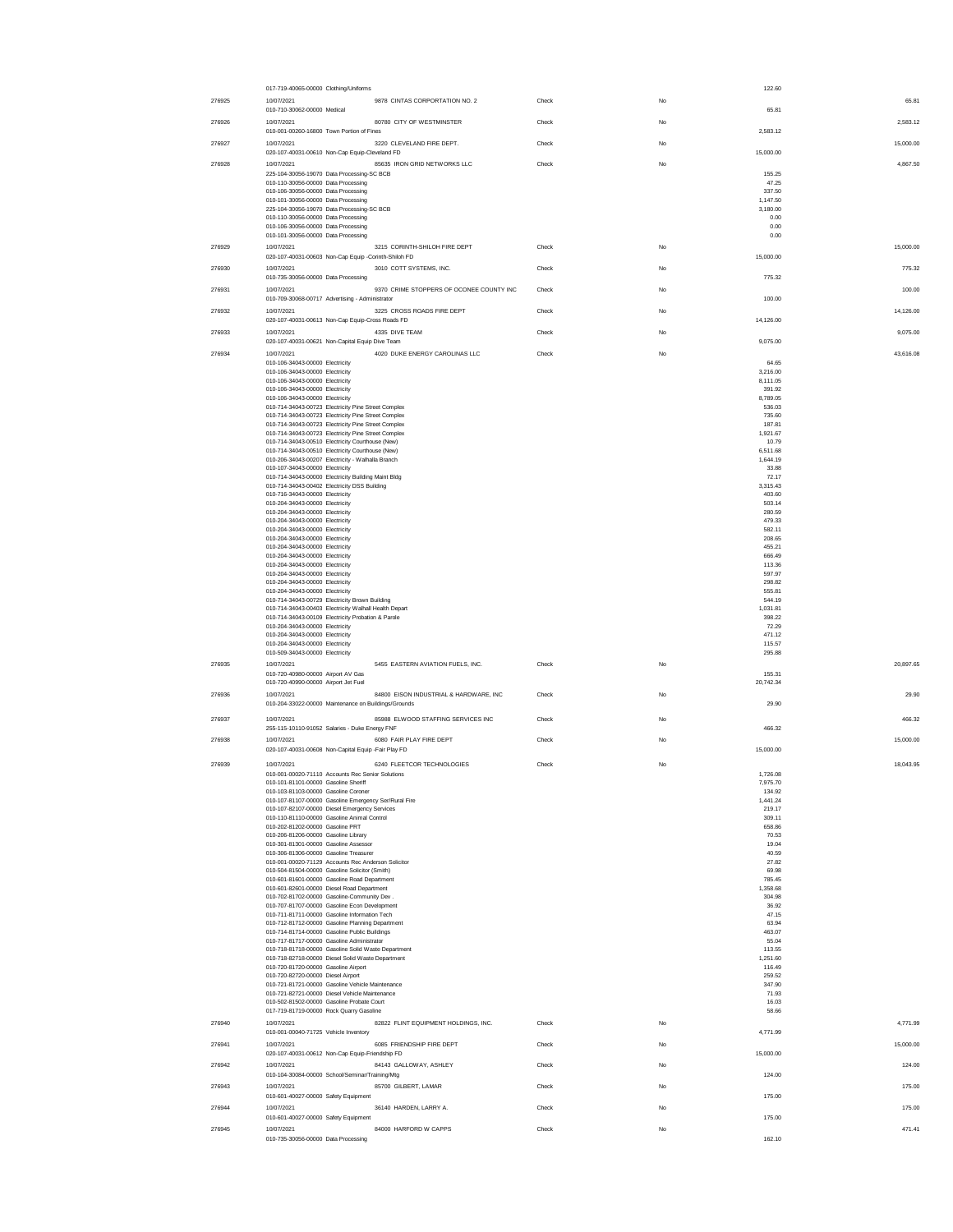|        | 010-735-30056-00000 Data Processing                                                        |                                                      |       |              | 309.31                     |
|--------|--------------------------------------------------------------------------------------------|------------------------------------------------------|-------|--------------|----------------------------|
| 276946 | 10/07/2021                                                                                 | 8275 HAZ-MAT TEAM                                    | Check | No           | 8,100.00                   |
|        | 020-107-40031-00620 Non-Capital Equipment - Haz-Mat                                        |                                                      |       |              | 8,100.00                   |
| 276947 | 10/07/2021<br>010-206-33022-00210 Maint Bldgs/Grounds- Salem Branch                        | 82737 RICHARD G HOLDEN                               | Check | No           | 1,423.55<br>1,423.55       |
| 276948 | 10/07/2021                                                                                 | 85352 HOLLY SPRINGS FIRE DEPT.                       | Check | No           | 15,000.00                  |
|        | 020-107-40031-00618 Non-Cap Equip-Holly Springs FD                                         |                                                      |       |              | 15,000.00                  |
| 276949 | 10/07/2021<br>010-106-30028-00000 State Inmate Stinend                                     | 85249 INMATE TRUST FUND ACCOUNT                      | Check | <b>No</b>    | 1.036.00<br>120.00         |
|        | 010-106-30028-00000 State Inmate Stipend                                                   |                                                      |       |              | 120.00                     |
|        | 010-106-30028-00000 State Inmate Stipend<br>010-106-30028-00000 State Inmate Stipend       |                                                      |       |              | 120.00<br>120.00           |
|        | 010-106-30028-00000 State Inmate Stipend                                                   |                                                      |       |              | 120.00                     |
|        | 010-106-30028-00000 State Inmate Stipend                                                   |                                                      |       |              | 120.00                     |
|        | 010-106-30028-00000 State Inmate Stipend<br>010-106-30028-00000 State Inmate Stipend       |                                                      |       |              | 120.00<br>120.00           |
|        | 010-106-30028-00000 State Inmate Stipend                                                   | 9235 STATE FISCAL ACCOUNTABILITY AUTHORITY           | Check |              | 76.00                      |
| 276950 | 10/07/2021<br>017-719-30066-00000 P& L Insurance                                           |                                                      |       | No           | 1,177,167.24<br>117,942.89 |
|        | 010-709-30066-00000 INSURANCE/BONDS                                                        |                                                      |       | 1,059,224.35 |                            |
| 276951 | 10/07/2021                                                                                 | 82190 J DAVIS CONSTRUCTION INC.                      | Check | No           | 500.00                     |
| 276952 | 012-107-50850-00860 Capital Buildings - 2015 GO Bond<br>10/07/2021                         | 86019 KENNETH RAY REID                               | Check | No           | 500.00<br>135.00           |
|        | 010-101-30084-00000 School/Seminar/Training/Mtg                                            |                                                      |       |              | 135.00                     |
| 276953 | 10/07/2021                                                                                 | 11035 KEOWEE EBENEZER FIRE DEPT                      | Check | <b>No</b>    | 15,000.00                  |
|        | 020-107-40031-00611 Non-Cap Equip-Keowee Ebenezer FD                                       |                                                      |       |              | 15,000.00                  |
| 276954 | 10/07/2021<br>020-107-40031-00617 Non-Cap Equip-Keowee FD                                  | 11525 KEOWEE FIRE DEPARTMENT                         | Check | No           | 15,000.00<br>15,000.00     |
| 276955 | 10/07/2021                                                                                 | 84045 KEOWEE RESCUE SQUAD (22)                       | Check | <b>No</b>    | 7.460.00                   |
|        | 020-107-40031-00623 Non-Capital Equip Keowee RS                                            |                                                      |       |              | 7,460.00                   |
| 276956 | 10/07/2021                                                                                 | 12305 LARK & ASSOCIATES POLYGRAPH SERVICES, II Check |       | <b>No</b>    | 500.00                     |
| 276957 | 010-101-30025-00000 Professional<br>10/07/2021                                             | 83647 LASER PRINT PLUS, INC.                         | Check | No           | 500.00<br>137.52           |
|        | 010-302-40032-00000 Operational                                                            |                                                      |       |              | 67.92                      |
|        | 010-306-40032-00000 Operational                                                            |                                                      |       |              | 69.60                      |
| 276958 | 010-306-40033-00000 Postage<br>10/07/2021                                                  | 12000 LINDSAY OIL CO                                 | Check | <b>No</b>    | 0.00<br>5.352.13           |
|        | 017-001-00040-71719 Rock Quarry Off Road Diesel                                            |                                                      |       |              | 5.352.13                   |
| 276959 | 10/07/2021                                                                                 | 12065 LONG CREEK FIRE DEPT                           | Check | No           | 15,000.00                  |
|        | 020-107-40031-00609 Non-Cap Equip-Long Creek FD                                            |                                                      |       |              | 15,000.00                  |
| 276960 | 10/07/2021<br>010-110-30025-00067 Professional Spay/Neuter Program                         | 83870 MAGLEY ANIMAL HOSPITAL, LLC                    | Check | <b>No</b>    | 825.00<br>825.00           |
| 276961 | 10/07/2021                                                                                 | 84820 MIDWEST TAPE, LLC                              | Check | No           | 665.01                     |
|        | 010-206-40101-00000 Books                                                                  |                                                      |       |              | 472.88                     |
|        | 010-206-40101-00000 Books<br>240-206-40113-00255 Audio Visual                              |                                                      |       |              | 34.99<br>83.18             |
|        | 240-206-40113-00255 Audio Visual                                                           |                                                      |       |              | 22.48                      |
|        | 240-206-40113-00255 Audio Visual<br>010-206-40101-00000 Books                              |                                                      |       |              | 28.49<br>22.99             |
| 276962 | 10/07/2021                                                                                 | 13100 MILEY & MACAULAY, BLDG, FUND                   | Check | <b>No</b>    | 950.00                     |
|        | 010-706-30071-00000 Rent                                                                   |                                                      |       |              | 950.00                     |
| 276963 | 10/07/2021                                                                                 | 13235 MOTOROLA SOLUTIONS, INC.                       | Check | No           | 162.13                     |
|        | 010-104-30024-00000 Maintenance on Equipment                                               |                                                      |       |              | 162.13                     |
| 276964 | 10/07/2021<br>020-107-40031-00604 Non-Cap Equip -Mountain Rest FD                          | 13190 MOUNTAIN REST FIRE DEPARTMENT                  | Check | No           | 15,000.00<br>15,000.00     |
| 276965 | 10/07/2021                                                                                 | 13210 MOUNTAIN REST RESCUE SQUAD                     | Check | No           | 7,500.00                   |
|        | 020-107-40031-00624 Non-Capital Equip Mountain Rest RS                                     |                                                      |       |              | 7,500.00                   |
| 276966 | 10/07/2021                                                                                 | 15165 OAKWAY FIRE DEPT.                              | Check | No           | 15,000.00                  |
| 276967 | 020-107-40031-00601 Non-Cap Equip -Oakway FD<br>10/07/2021                                 | 15240 OAKWAY RESCUE SQUAD                            | Check | No           | 15,000.00<br>7.500.00      |
|        | 020-107-40031-00625 Non-Capital Equip Oakway RS                                            |                                                      |       |              | 7.500.00                   |
| 276968 | 10/07/2021                                                                                 | 15425 OCONEE COUNTY HUMANE SOCIETY                   | Check | No           | 3,000.00                   |
| 276969 | 010-709-30068-00717 Advertising - Administrator<br>10/07/2021                              | 15335 OCONEE JOINT REGIONAL SEWER AUTHORITY          | Check | No           | 3,000.00<br>8,005.00       |
|        | 315-707-95101-00311 OJRSA -Fair Play Sewer Ops/Maint                                       |                                                      |       |              | 8,005.00                   |
| 276970 | 10/07/2021                                                                                 | 15015 OCONEE PUBLISHING INC.                         | Check | <b>No</b>    | 9,595.86                   |
|        | 010-305-30068-60305 Advertising-Tax Sale<br>010-305-30068-60305 Advertising-Tax Sale       |                                                      |       |              | 2.478.00<br>2,478.00       |
|        | 010-305-30068-60305 Advertising-Tax Sale                                                   |                                                      |       |              | 2,478.00                   |
|        | 010-709-30068-00704 Adverti:<br>010-709-30068-00704 Advertising - Council                  |                                                      |       |              | 7.39<br>10.35              |
|        | 010-709-30068-00704 Advertising - Council                                                  |                                                      |       |              | 59.12                      |
|        | 010-709-30068-00502 Advertising - Probate Judge                                            |                                                      |       |              | 2,085.00                   |
| 276971 | 10/07/2021<br>010-110-30025-00067 Professional Spay/Neuter Program                         | 15225 OCONEE VETERINARY CLINIC                       | Check | No           | 2,700.00<br>2,700.00       |
| 276972 | 10/07/2021                                                                                 | 80923 ONETONE TELECOM, INC                           | Check | No           | 5,850.00                   |
|        | 010-711-30041-00000 Telecommunications                                                     |                                                      |       |              | 5,850.00                   |
| 276973 | 10/07/2021                                                                                 | 84696 PHILLIPS STAFFING                              | Check | <b>No</b>    | 676.80                     |
|        | 010-205-30025-00000 PROFESSIONAL<br>10/07/2021                                             |                                                      |       |              | 676.80                     |
| 276974 | 020-107-40031-00614 Non-Cap Equip-Pickett Post FD                                          | 16140 PICKETT POST-CAMP OAK F D                      | Check | No           | 15,000.00<br>15,000.00     |
| 276975 | 10/07/2021                                                                                 | 86057 PROMOTIONAL DESIGN CONCEPTS INC                | Check | <b>No</b>    | 2,217.90                   |
|        | 010-101-40031-00000 Non-Capital Equipment                                                  |                                                      |       |              | 1,677.90                   |
| 276976 | 010-101-40353-00000 Firing Range<br>10/07/2021                                             | 17050 QUALITY COFFEE SERVICE                         | Check | No           | 540.00<br>81.62            |
|        | 010-101-40034-00000 Food                                                                   |                                                      |       |              | 81.62                      |
| 276977 | 10/07/2021                                                                                 | 18510 REGISTER OF DEEDS                              | Check | <b>No</b>    | 189.05                     |
|        | 010-302-60211-00000 Forfeit Land Commission<br>010-302-60211-00000 Forfeit Land Commission |                                                      |       |              | 16.85<br>16.85             |
|        | 010-302-60211-00000 Forfeit Land Commission                                                |                                                      |       |              | 16.85                      |
|        | 010-302-60211-00000 Forfeit Land Commission                                                |                                                      |       |              | 16.85                      |
|        | 010-302-60211-00000 Forfeit Land Commission<br>010-302-60211-00000 Forfeit Land Commission |                                                      |       |              | 16.85<br>16.85             |
|        | 010-302-60211-00000 Forfeit Land Commission<br>010-302-60211-00000 Forfeit Land Commission |                                                      |       |              | 18.70<br>16.85             |
|        | 010-302-60211-00000 Forfeit Land Commission                                                |                                                      |       |              | 16.85                      |
|        | 010-302-60211-00000 Forfeit Land Commission<br>010-302-60211-00000 Forfeit Land Commission |                                                      |       |              | 18.70<br>16.85             |
| 276978 | 10/07/2021                                                                                 | 19215 SALEM RESCUE SQUAD                             | Check | No           | 6,235.00                   |
|        | 020-107-40031-00626 Non-Capital Equip Salem RS                                             |                                                      |       |              | 6,235.00                   |
| 276979 | 10/07/2021                                                                                 | 19710 SC APPALACHIAN COUNCIL OF GOVERNMENTS Check    |       | No           | 3.049.75                   |
|        | 010-707-95100-20217 Applchn Council of Governments                                         |                                                      |       |              | 3,049.75                   |
| 276980 | 10/07/2021<br>010-501-40032-00000 Operational                                              | 19115 SC ASSOC CLERK OF COURTS & REG. OF DEEI Check  |       | No           | 125.00<br>125.00           |
| 276981 | 10/07/2021                                                                                 | 84029 SCATT                                          | Check | <b>No</b>    | 125.00                     |
|        | 010-305-30084-00000 School/Seminar/Training/Mtg                                            |                                                      |       |              | 125.00                     |
|        |                                                                                            |                                                      |       |              |                            |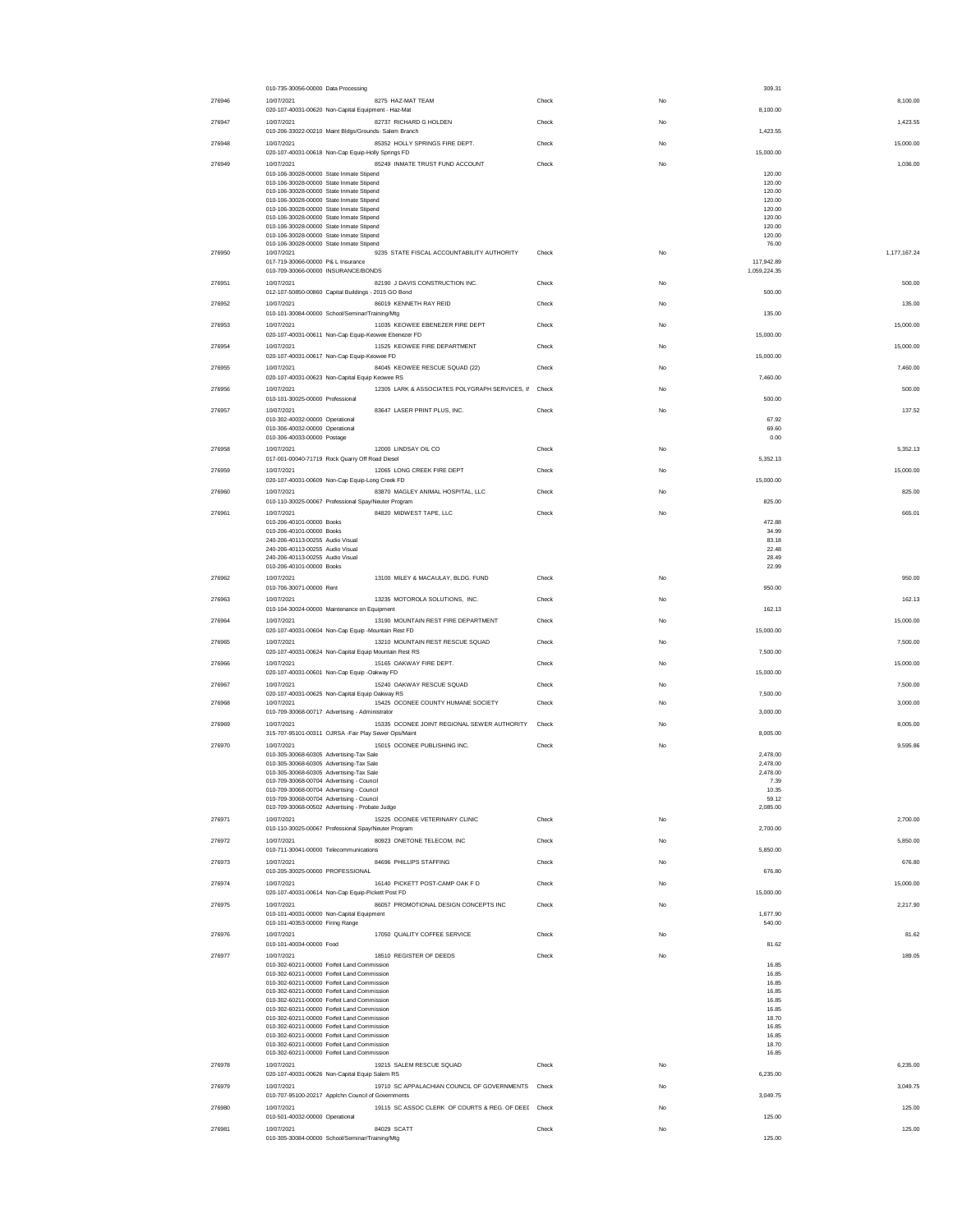| 276982     | 10/07/2021<br>19430 SC DEPT OF NATURAL RESOURCES<br>010-001-00065-16210 Watercraft - DNR Fee                      | Check | No          | 540.00                    | 540.00    |
|------------|-------------------------------------------------------------------------------------------------------------------|-------|-------------|---------------------------|-----------|
| 276983     | 10/07/2021<br>19430 SC DEPT OF NATURAL RESOURCES                                                                  | Check | No          |                           | 1,240.13  |
|            | 010-001-00250-16700 Wildlife Fines<br>19585 SC DIVISION OF MOTOR VEHICLES (DMV FEES)                              |       | No          | 1,240.13                  |           |
| 276984     | 10/07/2021<br>010-001-00065-16200 SC Department of Motor Vehicle Fee                                              | Check |             | 43,750.92                 | 43,750.92 |
| 276985     | 10/07/2021<br>81297 SENECA ANIMAL HOSPITAL, PA<br>010-110-30025-00067 Professional Spay/Neuter Program            | Check | $_{\rm No}$ | 750.00                    | 750.00    |
| 276986     | 19785 SENECA RESCUE SQUAD<br>10/07/2021                                                                           | Check | No          |                           | 7.500.00  |
| 276987     | 020-107-40031-00627 Non-Capital Equip Seneca RS<br>84503 SLOAN, RICHARD<br>10/07/2021                             | Check | No          | 7.500.00                  | 175.00    |
|            | 010-601-40027-00000 Safety Equipment                                                                              |       |             | 175.00                    |           |
| 276988     | 10/07/2021<br>83629 SOUTH ATLANTIC SUPPLY<br>010-204-40065-00000 Cothing Uniforms                                 | Check | No          | 16.83                     | 16.83     |
| 276989     | 10/07/2021<br>19330 SOUTH UNION FIRE DEPT.<br>020-107-40031-00615 Non-Cap Equip-South Union FD                    | Check | No          | 15,000.00                 | 15,000.00 |
| 276990     | 10/07/2021<br>19980 SPECIAL RESCUE TEAM                                                                           | Check | No          |                           | 9,075.00  |
| 276991     | 020-107-40031-00622 Non-Capital Equip Special Rescue Te<br>10/07/2021<br>19119 SPECTRA ASSOCIATES INC             | Check | No          | 9,075.00                  | 74.95     |
|            | 010-735-40032-00000 Operational                                                                                   |       |             | 74.95                     |           |
| 276992     | 83088 CBS PERSONNEL SERVICES, LLC<br>10/07/2021<br>010-206-30025-00000 Professional                               | Check | No          | 1.096.00                  | 11.649.14 |
|            | 010-204-30025-00000 PROFESSIONAL<br>010-206-30025-00000 Professional                                              |       |             | 777.40<br>256.86          |           |
|            | 010-206-30025-00000 Professional<br>010-206-30025-00000 Professional                                              |       |             | 326.66<br>554.24          |           |
|            | 260-601-30025-00000 Professional                                                                                  |       |             | 386.37                    |           |
|            | 010-718-30025-00000 Professional<br>010-718-30025-00000 Professional                                              |       |             | 254.88<br>850.59          |           |
|            | 010-718-30025-00000 Professional<br>010-502-30025-00000 Professional                                              |       |             | 3.485.67<br>368.98        |           |
|            | 010-203-30025-00000 PROFESSIONAL<br>010-712-30025-00000 Professional                                              |       |             | 2,240.00<br>543.84        |           |
|            | 010-306-30025-00000 Professional<br>010-715-30025-00000 Professional                                              |       |             | 142.47<br>365.18          |           |
| 276993     | 51065 STARNES, TAMMY M<br>10/07/2021                                                                              | Check | No          |                           | 124.00    |
|            | 010-104-30084-00000 School/Seminar/Training/Mtg                                                                   |       |             | 124.00                    |           |
| 276994     | 13565 STERICYCLE, INC.<br>10/07/2021<br>010-106-34044-00000 Water/Sewer/Garbage                                   | Check | No          | 388.14                    | 388.14    |
| 276995     | 20155 TOTAL COMMUNICATIONS SYSTEM, INC.<br>10/07/2021<br>010-709-30041-00000 Telecommunications                   | Check | No          | 15.93                     | 31.62     |
|            | 010-709-30041-00000 Telecommunications                                                                            |       |             | 6.89                      |           |
| 276996     | 010-709-30041-00000 Telecommunications<br>20100 JOYCE TOWE<br>10/07/2021                                          | Check | No          | 8.80                      | 375.00    |
| 276997     | 010-001-00040-71725 Vehicle Inventory<br>3635 TOWN OF WEST UNION (ALLOCATIONS)<br>10/07/2021                      | Check | $_{\rm No}$ | 375.00                    | 2,495.78  |
|            | 010-001-00260-16800 Town Portion of Fines                                                                         |       |             | 2,495.78                  |           |
| 276998     | 9428 TRINITY SERVICES GROUP INC<br>10/07/2021<br>010-106-40034-00000 Food                                         | Check | No          | 6,528.75                  | 6,528.75  |
| 276999     | 81991 UNIFIRST CORP<br>10/07/2021                                                                                 | Check | No          |                           | 86.08     |
| 277000     | 010-718-40065-00000 Clothing/Uniforms<br>80750 UNITED WAY OF OCONEE COUNTY, INC.<br>10/07/2021                    | Check | No          | 86.08                     | 80.72     |
|            | 010-001-00090-73918 United Way Employee Contributions                                                             |       |             | 80.72                     |           |
| 277001     | 85619 VASQUEZ SHANNON<br>10/07/2021<br>010-104-30084-00000 School/Seminar/Training/Mtg                            | Check | No          | 124.00                    | 124.00    |
| 277002     | 10/07/2021<br>22110 VIC BAILEY FORD<br>013-107-50870-60225 Cap Veh - Nat'l Forestry Title III                     | Check | No          | 0.00                      | 42.561.00 |
|            | 010-107-50871-00000 Fire Trucks                                                                                   |       |             | 42,561.00                 |           |
| 277003     | 22055 VULCAN INC<br>10/07/2021<br>260-601-40032-00000 Operational                                                 | Check | No          | 9,225.82                  | 9 225 82  |
| 277004     | 10/07/2021<br>85941 WAGLER, AUSTIN                                                                                | Check | No          |                           | 250.00    |
| 277005     | 010-720-30025-00000 Professional<br>10/07/2021<br>86048 WENGERD, ALEX                                             | Check | No          | 250.00                    | 64.96     |
|            | 010-720-30018-00000 Travel                                                                                        |       |             | 64.96                     |           |
| 277006     | 10/07/2021<br>18255 WESTMINSTER RESCUE SQUAD<br>020-107-40031-00629 Non-Capital Equip Westminster RS              | Check | No          | 7,500.00                  | 7,500.00  |
| 277007     | 23210 WEST UNION FIRE DEPT.<br>10/07/2021<br>020-107-40031-00616 Non-Cap Equip-West Union FD                      | Check | No          | 15,000.00                 | 15,000.00 |
| 277008     | 10/07/2021<br>81015 WILBANKS, ERICA                                                                               | Check | Na          |                           | 757.47    |
| 277009     | 010-001-00020-71428 Tax Collector Reserve Account<br>81015 WILBANKS, JERALD<br>10/07/2021                         | Check | No          | 757.47                    | 843.06    |
|            | 010-001-00020-71428 Tax Collector Reserve Account                                                                 |       |             | 843.06                    |           |
| 277010     | 43065 WILLIS, LISA<br>10/07/2021<br>010-104-30084-00000 School/Seminar/Training/Mtg                               | Check | No          | 124.00                    | 124.00    |
| 277011     | 10/07/2021<br>83178 W.K. DICKSON & CO., INC.                                                                      | Check | No          |                           | 35.143.93 |
|            | 012-720-97107-00150 AIP25 - Mt Nebo Church Rd - Local<br>012-720-97107-00155 AIP25 - Mt Nebo Church Rd - Federal  |       |             | 426.73<br>7,681.07        |           |
|            | 012-720-97107-00255 AIP25 - Mt Nebo Church Rd - State<br>012-720-97111-00000 AIP 27-Expand T Apron, P+L-Local     |       |             | 426.73<br>1,330.47        |           |
|            | 012-720-97111-00155 AIP 27-Expand T Apron, P+L-Federal<br>012-720-97111-00255 AIP 27-Expand T Apron, P+L-State    |       |             | 23,948.46<br>1,330.47     |           |
| 277012     | 10/07/2021<br>24010 XEROX CORPORATION                                                                             | Check | No          |                           | 782.50    |
| Void Date: | 10/07/2021<br>010-707-30059-00000 Copier Click Charges                                                            |       |             | 47.68                     |           |
|            | 010-101-30059-00000 Copier Click Charges<br>010-711-30059-00000 Copier Click Charges                              |       |             | 116.03<br>42.73           |           |
|            | 010-202-30059-00000 Copier Click Charges                                                                          |       |             | 270.75<br>67.06           |           |
|            | 010-720-30059-00000 Copier Click Charges                                                                          |       |             |                           |           |
|            | 010-704-30059-00000 Copier Click Charges<br>010-502-30059-00000 Copier Click Charges                              |       |             | 12.33<br>225.92           |           |
| 277013     | 10/13/2021<br>86062 EAVENSON, CHRIS BLAIN                                                                         | Check | No          |                           | 929.32    |
| 277014     | 010-107-10110-00000 Salaries<br>1535 ABLES, DERRILL J.<br>10/14/2021                                              | Check | No          | 929.32                    | 50.00     |
|            | 010-303-10110-00000 Salaries                                                                                      |       |             | 50.00                     |           |
| 277015     | 10/14/2021<br>9897 ACCURATE CONTROL, INC<br>010-106-40031-00000 Non-Capital Equipment                             | Check | No          | 3,444.32                  | 3.444.32  |
| 277016     | 85516 AT&T MOBILITY LLC<br>10/14/2021                                                                             | Check | No          |                           | 127.76    |
|            | 010-107-30041-00000 Telephone<br>255-115-30041-91052 Telecommunication - Duke Energy FNF                          |       |             | 68.82<br>29.47            |           |
| 277017     | 010-711-30041-00000 Telecommunications<br>3230 CINTAS CORPORATION #216<br>10/14/2021                              | Check | No          | 29.47                     | 487.68    |
|            | 010-720-40065-00000 Clothing/Uniforms                                                                             |       |             | 20.82                     |           |
|            | 010-720-40032-00000 Operational<br>010-601-40065-00000 Clothing/Uniforms<br>017-719-40065-00000 Clothing/Uniforms |       |             | 34.55<br>238.38<br>104.58 |           |

\*\*VOIDED\*\*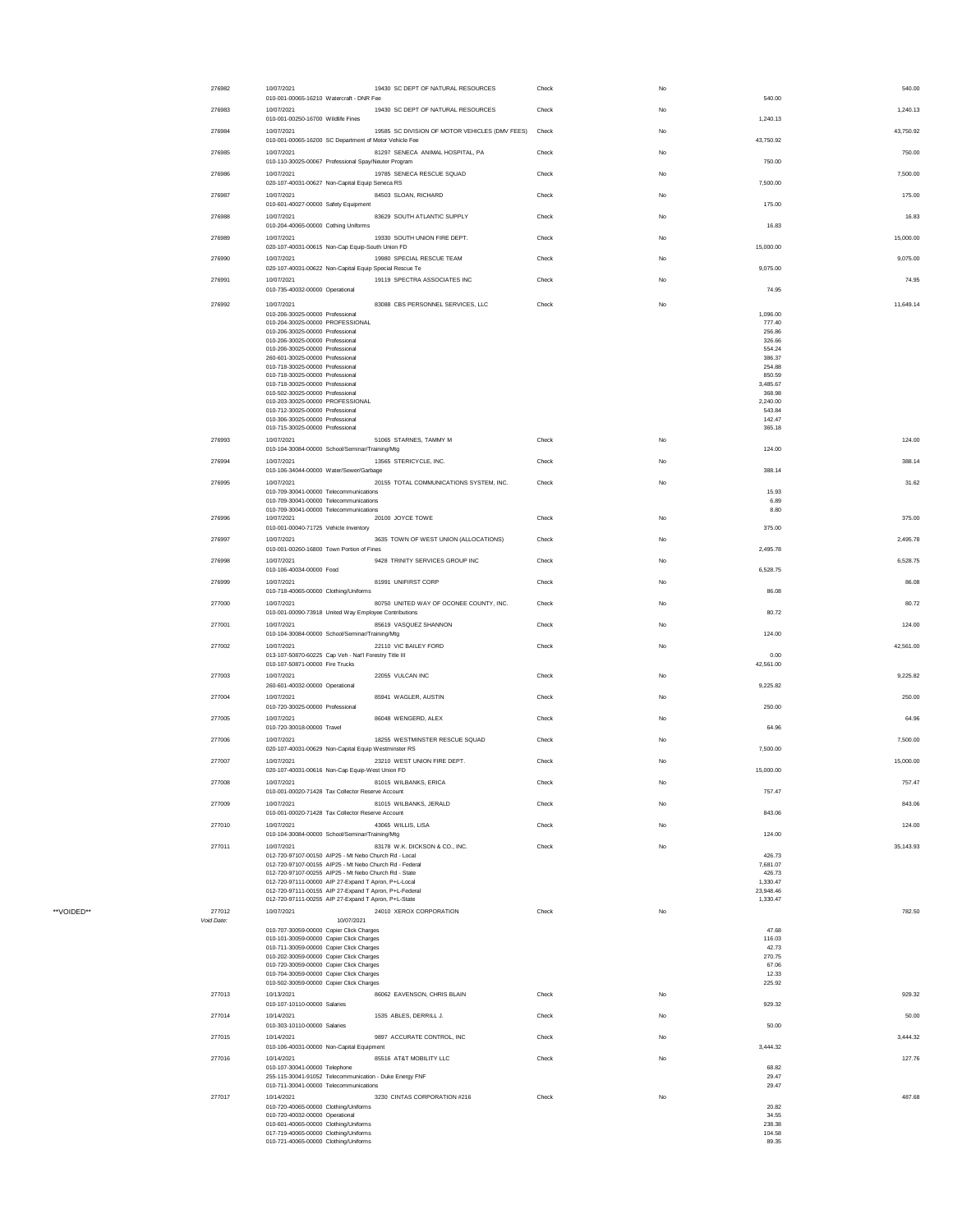| 277018 | 10/14/2021                                                                                                 | 80302 CITY OF SENECA (APPROPRIATIONS)     | Check | No |                        | 30,000.00 |
|--------|------------------------------------------------------------------------------------------------------------|-------------------------------------------|-------|----|------------------------|-----------|
| 277019 | 010-705-95100-02041 CAT Bus System<br>10/14/2021                                                           | 85860 CLEMSON UNIVERSITY                  | Check | No | 30,000.00              | 5,493.01  |
|        | 013-124-30025-91157 Professional-FY20 OC JMHP Grant                                                        |                                           |       |    | 5,493.01               |           |
| 277020 | 10/14/2021<br>225-104-30056-31010 Data Processing-CLEC                                                     | 85628 DIVERSE COMPUTING INC               | Check | No | 7,818.61               | 7,818.61  |
| 277021 | 10/14/2021                                                                                                 | 85289 DIXIE BELLE DISTRIBUTING, INC       | Check | No |                        | 217.92    |
|        | 010-205-40832-00000 Concessions                                                                            |                                           |       |    | 217.92                 |           |
| 277022 | 10/14/2021                                                                                                 | 5455 EASTERN AVIATION FUELS, INC.         | Check | No |                        | 42,757.94 |
|        | 010-720-40990-00000 Airport Jet Fuel<br>010-720-40990-00000 Airport Jet Fuel                               |                                           |       |    | 21,265.34<br>21,492.60 |           |
| 277023 | 10/14/2021                                                                                                 | 10013 EASTERN MEDWASTE LLC                | Check | No |                        | 195.00    |
| 277024 | 010-103-30025-00000 Professional<br>10/14/2021                                                             | 85988 ELWOOD STAFFING SERVICES INC        | Check | No | 195.00                 | 388.60    |
|        | 255-115-10110-91052 Salaries - Duke Energy FNF                                                             |                                           |       |    | 388.60                 |           |
| 277025 | 10/14/2021                                                                                                 | 85104 ESTATE OF EVELYN STEPHENS           | Check | No |                        | 600.00    |
| 277026 | 010-080-00805-10340 MO Miscelleanous Income<br>10/14/2021                                                  | 6240 FLEETCOR TECHNOLOGIES                | Check | No | 600.00                 | 16 281 88 |
|        | 010-001-00020-71110 Accounts Rec Senior Solutions                                                          |                                           |       |    | 1.444.66               |           |
|        | 010-101-81101-00000 Gasoline Sheriff<br>010-103-81103-00000 Gasoline Coroner                               |                                           |       |    | 7,202.17<br>68.15      |           |
|        | 010-107-81107-00000 Gasoline Emergency Ser/Rural Fire                                                      |                                           |       |    | 1,673.77               |           |
|        | 010-110-81110-00000 Gasoline Animal Control<br>010-202-81202-00000 Gasoline PRT                            |                                           |       |    | 269.13<br>212.72       |           |
|        | 010-206-81206-00000 Gasoline Library                                                                       |                                           |       |    | 86.11<br>40.03         |           |
|        | 010-301-81301-00000 Gasoline Assessor<br>010-306-81306-00000 Gasoline Treasurer                            |                                           |       |    | 41.68                  |           |
|        | 010-001-00020-71129 Accounts Rec Anderson Solicitor<br>010-504-81504-00000 Gasoline Solicitor (Smith)      |                                           |       |    | 47.71<br>76.90         |           |
|        | 010-601-81601-00000 Gasoline Road Department                                                               |                                           |       |    | 1,012.19               |           |
|        | 010-702-81702-00000 Gasoline-Community Dev.<br>010-711-81711-00000 Gasoline Information Tech               |                                           |       |    | 178.75<br>113.17       |           |
|        | 010-712-81712-00000 Gasoline Planning Department<br>010-714-81714-00000 Gasoline Public Buildings          |                                           |       |    | 41.07<br>289.80        |           |
|        | 010-718-81718-00000 Gasoline Solid Waste Department                                                        |                                           |       |    | 315.05                 |           |
|        | 010-720-81720-00000 Gasoline Airport<br>010-721-81721-00000 Gasoline Vehicle Maintenance                   |                                           |       |    | 31.85<br>143.10        |           |
|        | 010-509-81509-00000 Gasoline Magistrate                                                                    |                                           |       |    | 37.33                  |           |
|        | 010-502-81502-00000 Gasoline Probate Court<br>017-719-81719-00000 Rock Quarry Gasoline                     |                                           |       |    | 15.83<br>328.71        |           |
|        | 010-202-82202-00000 Diesel PRT<br>010-206-82206-00000 Diesel Library                                       |                                           |       |    | 42.45<br>95.82         |           |
|        | 010-601-82601-00000 Diesel Road Department                                                                 |                                           |       |    | 1,436.99               |           |
|        | 010-718-82718-00000 Diesel Solid Waste Department                                                          |                                           |       |    | 1,036.74               |           |
| 277027 | 10/14/2021<br>010-110-30025-00067 Professional Spay/Neuter Program                                         | 84015 ROGER W ROSS                        | Check | No | 1,275.00               | 1,275.00  |
| 277028 | 10/14/2021                                                                                                 | 85841 GALLOWAY, WESLEY                    | Check | No |                        | 175.00    |
| 277029 | 017-719-40027-00000 Safety Equipment<br>10/14/2021                                                         | 86043 GREENSTONE CONSTRUCTION LLC         | Check | No | 175.00                 | 21,361.50 |
|        | 235-204-50857-00232 Cap Project-RV Dump Station                                                            |                                           |       |    | 21,361.50              |           |
| 277030 | 10/14/2021                                                                                                 | 36305 HARRIS, DANNY R.                    | Check | No |                        | 28.56     |
|        | 010-601-40032-00000 Operational                                                                            |                                           |       |    |                        |           |
|        |                                                                                                            |                                           |       |    | 28.56                  |           |
| 277031 | 10/14/2021<br>010-001-00090-73928 PAI Health Plan Withholding                                              | 86040 HEALTHEQUITY/WAGEWORKS              | Check | No | 5.00                   | 5.00      |
| 277032 | 10/14/2021                                                                                                 | 85267 JACK'S WHOLESALE BAIT LLC           | Check | No |                        | 95.40     |
|        | 010-204-40832-00000 Concessions                                                                            |                                           |       |    | 95.40                  |           |
| 277033 | 10/14/2021<br>010-502-30084-00000 School/Seminar/Training/Mtg                                              | 80100 JOHNS, KENNETH E., JR               | Check | No | 42.00                  | 42.00     |
| 277034 | 10/14/2021                                                                                                 | 11110 KEOWEE KEY POA                      | Check | No |                        | 135.54    |
|        | 010-101-81101-00000 Gasoline Sheriff                                                                       |                                           |       |    | 135.54                 |           |
| 277035 | 10/14/2021<br>260-601-40032-00000 Operational                                                              | 11055 KING ASPHALT, INC.                  | Check | No | 150.77                 | 150.77    |
| 277036 | 10/14/2021                                                                                                 | 86023 KM SERVICES                         | Check | No |                        | 6,751.21  |
|        | 020-107-33022-00628 Maintenance Bldgs/Grounds Walh RC                                                      |                                           |       |    | 6,751.21               |           |
| 277037 | 10/14/2021<br>225-104-30041-19070 Telecommunications-SC BCB                                                | 1245 LANGUAGE LINE SERVICES               | Check | No | 50.00                  | 50.00     |
| 277038 | 10/14/2021                                                                                                 | 83647 LASER PRINT PLUS, INC.              | Check | No |                        | 5,000.00  |
|        | 010-306-40032-00000 Operational<br>010-306-40033-00000 Postage                                             |                                           |       |    | 0.00<br>3,000.00       |           |
|        | 010-306-40032-00000 Operational<br>010-306-40033-00000 Postage                                             |                                           |       |    | 0.00<br>2,000.00       |           |
| 277039 | 10/14/2021                                                                                                 | 13005 LINDER INDUSTRIAL MACHINERY COMPANY | Check | No |                        | 32,246.52 |
|        | 017-719-30024-00000 Maintenance on Equipment                                                               |                                           |       |    | 32,246.52              |           |
| 277040 | 10/14/2021<br>017-001-00040-71719 Rock Quarry Off Road Diesel                                              | 12000 LINDSAY OIL CO                      | Check | No | 5,625.19               | 5,625.19  |
| 277041 | 10/14/2021                                                                                                 | 82671 LONG, SCOTT                         | Check | No |                        | 5.00      |
| 277042 | 010-107-81107-00000 Gasoline Emergency Ser/Rural Fire<br>10/14/2021                                        | 84820 MIDWEST TAPE, LLC                   | Check | No | 5.00                   | 552.80    |
|        | 240-206-40113-00255 Audio Visual                                                                           |                                           |       |    | 30.74                  |           |
|        | 240-206-40113-00255 Audio Visual<br>240-206-40113-00255 Audio Visual                                       |                                           |       |    | 258.64<br>28.49        |           |
|        | 010-206-40101-00000 Books                                                                                  |                                           |       |    | 179.95                 |           |
|        | 010-206-40101-00000 Books<br>010-206-40101-00000 Books                                                     |                                           |       |    | 19.99<br>34.99         |           |
| 277043 | 10/14/2021                                                                                                 | 85842 MILLER, DANIEL LEE                  | Check | No |                        | 175.00    |
| 277044 | 017-719-40027-00000 Safety Equipment<br>10/14/2021                                                         | 13235 MOTOROLA SOLUTIONS, INC.            | Check | No | 175.00                 | 210.98    |
|        | 010-107-30041-00000 Telephone                                                                              |                                           |       |    | 210.98                 |           |
| 277045 | 10/14/2021                                                                                                 | 15015 OCONEE PUBLISHING INC.              | Check | No |                        | 2.368.20  |
|        | 010-709-30068-00306 Advertising - Treasurer<br>010-709-30068-00502 Advertising - Probate Judge             |                                           |       |    | 283.20<br>2,085.00     |           |
| 277046 | 10/14/2021                                                                                                 | 15275 OCONEE WELDING SUPPLY, INC.         | Check | No |                        | 80.14     |
| 277047 | 010-107-30024-00000 Maintenance on Equipment<br>10/14/2021                                                 | 84696 PHILLIPS STAFFING                   | Check | No | 80.14                  | 902.40    |
|        | 010-205-30025-00000 PROFESSIONAL                                                                           |                                           |       |    | 902.40                 |           |
| 277048 | 10/14/2021                                                                                                 | 18510 REGISTER OF DEEDS                   | Check | No |                        | 24.25     |
| 277049 | 010-302-60211-00000 Forfeit Land Commission<br>10/14/2021                                                  | 85275 R&T PARTS INC. SENECA               | Check | No | 24.25                  | 5,329.70  |
|        | 017-719-80719-00000 Rock Quarry Vehicle Maintenance                                                        |                                           |       |    | 19.00                  |           |
|        | 017-719-80719-00000 Rock Quarry Vehicle Maintenance<br>017-719-80719-00000 Rock Quarry Vehicle Maintenance |                                           |       |    | $-12.50$<br>87.92      |           |
|        | 017-719-80719-00000 Rock Quarry Vehicle Maintenance                                                        |                                           |       |    | 28.18                  |           |
|        | 017-719-80719-00000 Rock Quarry Vehicle Maintenance<br>017-719-80719-00000 Rock Quarry Vehicle Maintenance |                                           |       |    | 287.99<br>137.99       |           |
|        | 017-719-80719-00000 Rock Quarry Vehicle Maintenance<br>017-719-80719-00000 Rock Quarry Vehicle Maintenance |                                           |       |    | 163.47<br>$-6.50$      |           |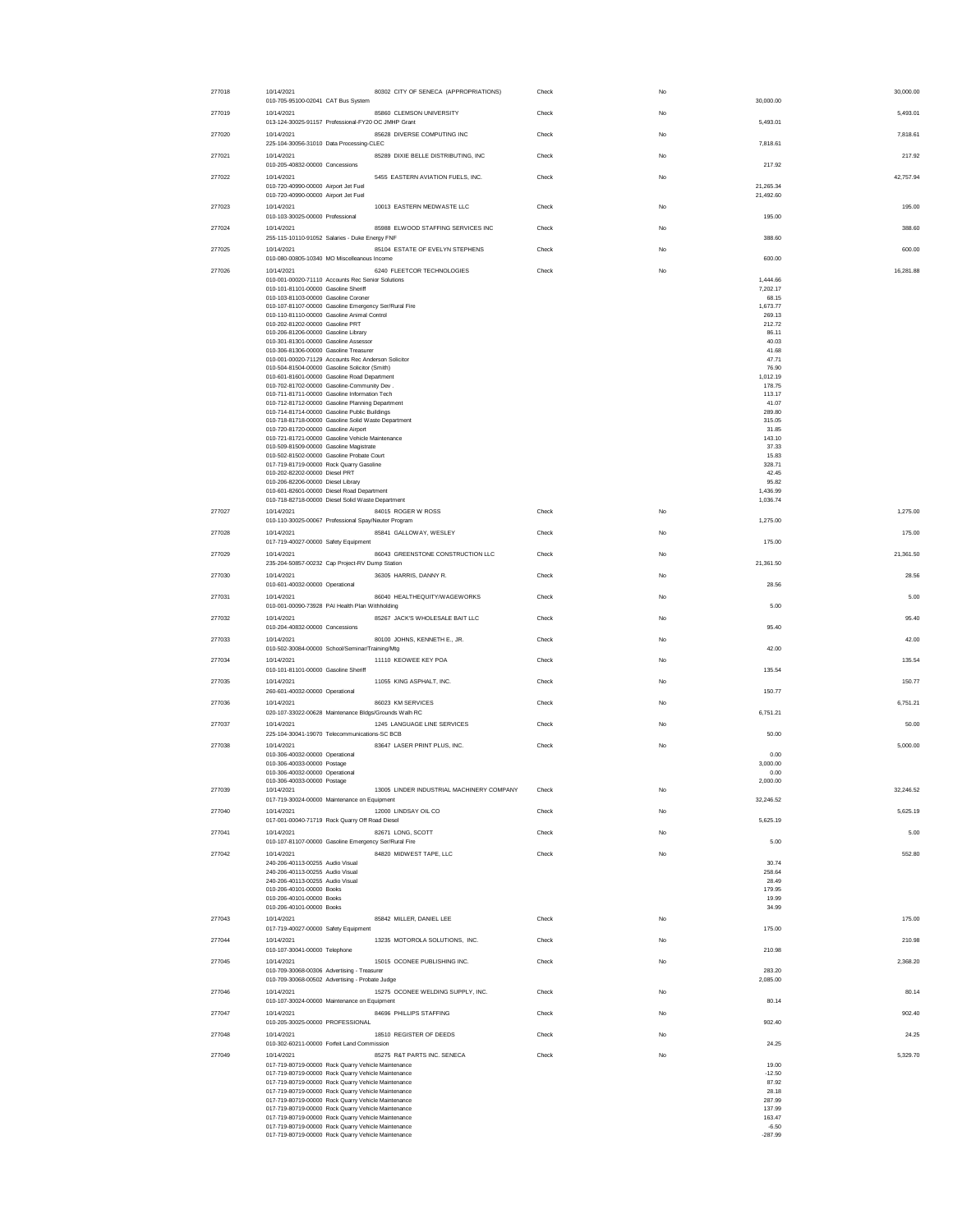|        | 017-719-80719-00000 Rock Quarry Vehicle Maintenance                                                               |       |             | 174.45             |            |
|--------|-------------------------------------------------------------------------------------------------------------------|-------|-------------|--------------------|------------|
|        | 017-719-80719-00000 Rock Quarry Vehicle Maintenance<br>017-719-80719-00000 Rock Quarry Vehicle Maintenance        |       |             | 191.92<br>6.99     |            |
|        | 010-001-00040-71725 Vehicle Inventory                                                                             |       |             | 14.67              |            |
|        | 010-001-00040-71725 Vehicle Inventory<br>010-001-00040-71725 Vehicle Inventory                                    |       |             | 16.83<br>374.30    |            |
|        | 010-001-00040-71725 Vehicle Inventory                                                                             |       |             | 138.76             |            |
|        | 010-001-00040-71725 Vehicle Inventory<br>010-001-00040-71725 Vehicle Inventory                                    |       |             | 53.59<br>$-37.85$  |            |
|        | 010-001-00040-71725 Vehicle Inventory                                                                             |       |             | 18.30              |            |
|        | 010-001-00040-71725 Vehicle Inventory<br>010-001-00040-71725 Vehicle Inventory                                    |       |             | $-14.67$<br>15.87  |            |
|        | 010-001-00040-71725 Vehicle Inventory                                                                             |       |             | 200.39             |            |
|        | 010-001-00040-71725 Vehicle Inventory<br>010-001-00040-71725 Vehicle Inventory                                    |       |             | 63.03<br>357.09    |            |
|        | 010-001-00040-71725 Vehicle Inventory                                                                             |       |             | 59.70              |            |
|        | 010-001-00040-71725 Vehicle Inventory                                                                             |       |             | 312.06             |            |
|        | 010-001-00040-71725 Vehicle Inventory<br>010-001-00040-71725 Vehicle Inventory                                    |       |             | 39.52<br>231.08    |            |
|        | 010-001-00040-71725 Vehicle Inventory                                                                             |       |             | 121.88             |            |
|        | 010-001-00040-71725 Vehicle Inventory<br>010-001-00040-71725 Vehicle Inventory                                    |       |             | 160.35<br>87.96    |            |
|        | 010-001-00040-71725 Vehicle Inventory                                                                             |       |             | 5.29               |            |
|        | 010-001-00040-71725 Vehicle Inventory<br>010-001-00040-71725 Vehicle Inventory                                    |       |             | 660.33<br>18.87    |            |
|        | 010-001-00040-71725 Vehicle Inventory                                                                             |       |             | 38.88              |            |
|        | 010-001-00040-71725 Vehicle Inventory                                                                             |       |             | 75.00              |            |
|        | 010-001-00040-71725 Vehicle Inventory<br>010-001-00040-71725 Vehicle Inventory                                    |       |             | 70.84<br>68.29     |            |
|        | 010-001-00040-71725 Vehicle Inventory                                                                             |       |             | 811.73             |            |
|        | 010-001-00040-71725 Vehicle Inventory<br>010-001-00040-71725 Vehicle Inventory                                    |       |             | $-18.87$<br>154.20 |            |
|        | 010-001-00040-71725 Vehicle Inventory                                                                             |       |             | $-38.88$           |            |
|        | 010-001-00040-71725 Vehicle Inventory<br>010-001-00040-71725 Vehicle Inventory                                    |       |             | 87.96<br>21.26     |            |
|        | 010-001-00040-71725 Vehicle Inventory                                                                             |       |             | 287.68             |            |
|        | 010-001-00040-71725 Vehicle Inventory<br>010-001-00040-71725 Vehicle Inventory                                    |       |             | 24.36<br>37.27     |            |
|        | 010-001-00040-71725 Vehicle Inventory                                                                             |       |             | 11.65              |            |
|        | 010-001-00040-71725 Vehicle Inventory                                                                             |       |             | 10.06              |            |
| 277050 | 81799 ALLSOURCE ENTERPRISES LLC DBA SAFE INDL Check<br>10/14/2021                                                 |       | <b>No</b>   |                    | 49,499.88  |
|        | 010-107-40031-00000 Non-Capital Equipment                                                                         |       |             | 49,499.88          |            |
| 277051 | 10/14/2021<br>19046 SC DEPT OF JUVENILE JUSTICE<br>010-106-60741-00000 D.J.J. Detention Services                  | Check | <b>No</b>   | 2,775.00           | 2,775.00   |
| 277052 | 10/14/2021<br>19430 SC DEPT OF NATURAL RESOURCES                                                                  | Check | No          |                    | 660.00     |
|        | 010-001-00065-16210 Watercraft - DNR Fee                                                                          |       |             | 660.00             |            |
| 277053 | 10/14/2021<br>19585 SC DIVISION OF MOTOR VEHICLES (DMV FEES)                                                      | Check | $_{\rm No}$ |                    | 30,017.50  |
|        | 010-001-00065-16200 SC Department of Motor Vehicle Fee                                                            |       |             | 30,017.50          |            |
| 277054 | 10/14/2021<br>19380 SC LAW ENFORCEMENT DIVISION (SLED)<br>013-101-30025-71500 Professional-Sex Offender Reg #5397 | Check | No          | 600.00             | 600.00     |
| 277055 | 10/14/2021<br>19440 SC PROBATE JUDGES' ASSOC                                                                      | Check | No          |                    | 550.00     |
|        | 010-502-30080-00000 Dues Organizations                                                                            |       |             | 550.00             |            |
| 277056 | 10/14/2021<br>19390 SECRETARY OF STATE                                                                            | Check | <b>No</b>   |                    | 25.00      |
|        | 010-302-40032-00000 Operational                                                                                   |       |             | 25.00              |            |
| 277057 | 19390 SECRETARY OF STATE<br>10/14/2021<br>010-302-40032-00000 Operational                                         | Check | <b>No</b>   | 25.00              | 25.00      |
| 277058 | 19390 SECRETARY OF STATE<br>10/14/2021                                                                            | Check | No          |                    | 25.00      |
|        | 010-302-40032-00000 Operational                                                                                   |       |             | 25.00              |            |
| 277059 | 19390 SECRETARY OF STATE<br>10/14/2021                                                                            | Check | <b>No</b>   |                    | 25.00      |
|        | 010-101-30025-00000 Professional                                                                                  |       |             | 25.00              |            |
| 277060 | 10/14/2021<br>19390 SECRETARY OF STATE<br>010-509-30026-00000 Court Expense                                       | Check | No          | 25.00              | 25.00      |
| 277061 | 10/14/2021<br>9412 SOUTHERN HEALTH PARTNERS, INC                                                                  | Check | No          |                    | 33,166.00  |
|        | 010-106-30062-00000 Medical                                                                                       |       |             | 33,166.00          |            |
| 277062 | 10/14/2021<br>9988 SPENCE, SCOTT                                                                                  | Check | No          |                    | 210.00     |
|        | 010-101-30084-00000 School/Seminar/Training/Mtg                                                                   |       |             | 210.00             |            |
| 277063 | 84332 SPIRIT COMMUNICATIONS<br>10/14/2021<br>010-402-30041-00000 Telecommunications                               | Check | No          | 901.90             | 901.90     |
| 277064 | 83088 CBS PERSONNEL SERVICES, LLC<br>10/14/2021                                                                   | Check | <b>No</b>   |                    | 12,048.09  |
|        | 010-718-30025-00000 Professional                                                                                  |       |             | 3,896.80           |            |
|        | 010-718-30025-00000 Professional                                                                                  |       |             | 681.18             |            |
|        | 010-718-30025-00000 Professional<br>010-712-30025-00000 Professional                                              |       |             | 254.88<br>787.44   |            |
|        | 010-203-30025-00000 PROFESSIONAL                                                                                  |       |             | 1.534.00           |            |
|        | 010-206-30025-00000 Professional<br>010-206-30025-00000 Professional                                              |       |             | 1,238.30<br>331.68 |            |
|        | 010-206-30025-00000 Professional                                                                                  |       |             | 696.06             |            |
|        | 010-206-30025-00000 Professional<br>010-502-30025-00000 Professional                                              |       |             | 391.74<br>446.66   |            |
|        | 260-601-30025-00000 Professional                                                                                  |       |             | 600.50             |            |
|        | 010-204-30025-00000 PROFESSIONAL                                                                                  |       |             | 1,188.85           |            |
| 277065 | 10/14/2021<br>85102 STEPHENS, HOYT                                                                                | Check | No          |                    | 300.00     |
| 277066 | 010-080-00805-10340 MO Miscelleanous Income<br>10/14/2021<br>84423 TEN AT THE TOP                                 | Check | No          | 300.00             | 2,500.00   |
|        | 010-704-95100-20255 Ten at the Top (TATT)                                                                         |       |             | 2,500.00           |            |
| 277067 | 20155 TOTAL COMMUNICATIONS SYSTEM, INC.<br>10/14/2021                                                             | Check | No          |                    | 37.64      |
|        | 010-107-30041-00000 Telephone                                                                                     |       |             | 37.64              |            |
| 277068 | 20605 TREHEL CORPORATION<br>10/14/2021<br>010-509-50850-00034 Cap Bldgs-Westminster Mag Const                     | Check | No          |                    | 110,098.79 |
|        | 012-509-50850-00034 Cap Bldgs-Westminster Mag Const                                                               |       |             | 0.00<br>110,098.79 |            |
| 277069 | 0450 OCONEE COUNTY BOARD OF DISABILITIES & S<br>10/14/2021                                                        | Check | No          |                    | 37,500.00  |
|        | 010-705-95100-20205 OC Board of Disabilities & Spec Nds                                                           |       |             | 37,500.00          |            |
| 277070 | 9428 TRINITY SERVICES GROUP INC<br>10/14/2021                                                                     | Check | No          |                    | 6,732.67   |
|        | 010-106-40034-00000 Food<br>81991 UNIFIRST CORP                                                                   |       |             | 6,732.67           | 81.91      |
| 277071 | 10/14/2021<br>010-718-40065-00000 Clothing/Uniforms                                                               | Check | No          | 81.91              |            |
| 277072 | 80187 UPSTATE SC ALLIANCE<br>10/14/2021                                                                           | Check | No          |                    | 39,187.00  |
|        | 010-707-95100-20257 Upstate SC Alliance                                                                           |       |             | 39,187.00          |            |
| 277073 | 10/14/2021<br>23185 WEST PAYMENT CENTER                                                                           | Check | No          |                    | 436.39     |
|        | 010-106-30056-00000 Data Processing                                                                               |       |             | 436.39             |            |
| 277074 | 84144 WINDSTREAM CORPORATION<br>10/14/2021<br>010-711-30041-00000 Telecommunications                              | Check | <b>No</b>   | 317.23             | 317.23     |
| 277075 | 10/14/2021<br>24010 XEROX CORPORATION                                                                             | Check | No          |                    | 6,745.48   |
|        | 010-101-30059-00000 Copier Click Charges                                                                          |       |             | 116.03             |            |
|        | 010-711-30059-00000 Copier Click Charges<br>010-704-30059-00000 Copier Click Charges                              |       |             | 42.73<br>12.33     |            |
|        | 010-202-30059-00000 Copier Click Charges                                                                          |       |             | 270.75             |            |
|        | 010-720-30059-00000 Copier Click Charges                                                                          |       |             | 67.06              |            |
|        | 010-502-30059-00000 Copier Click Charges<br>010-707-30059-00000 Copier Click Charges                              |       |             | 225.92<br>47.68    |            |
|        |                                                                                                                   |       |             |                    |            |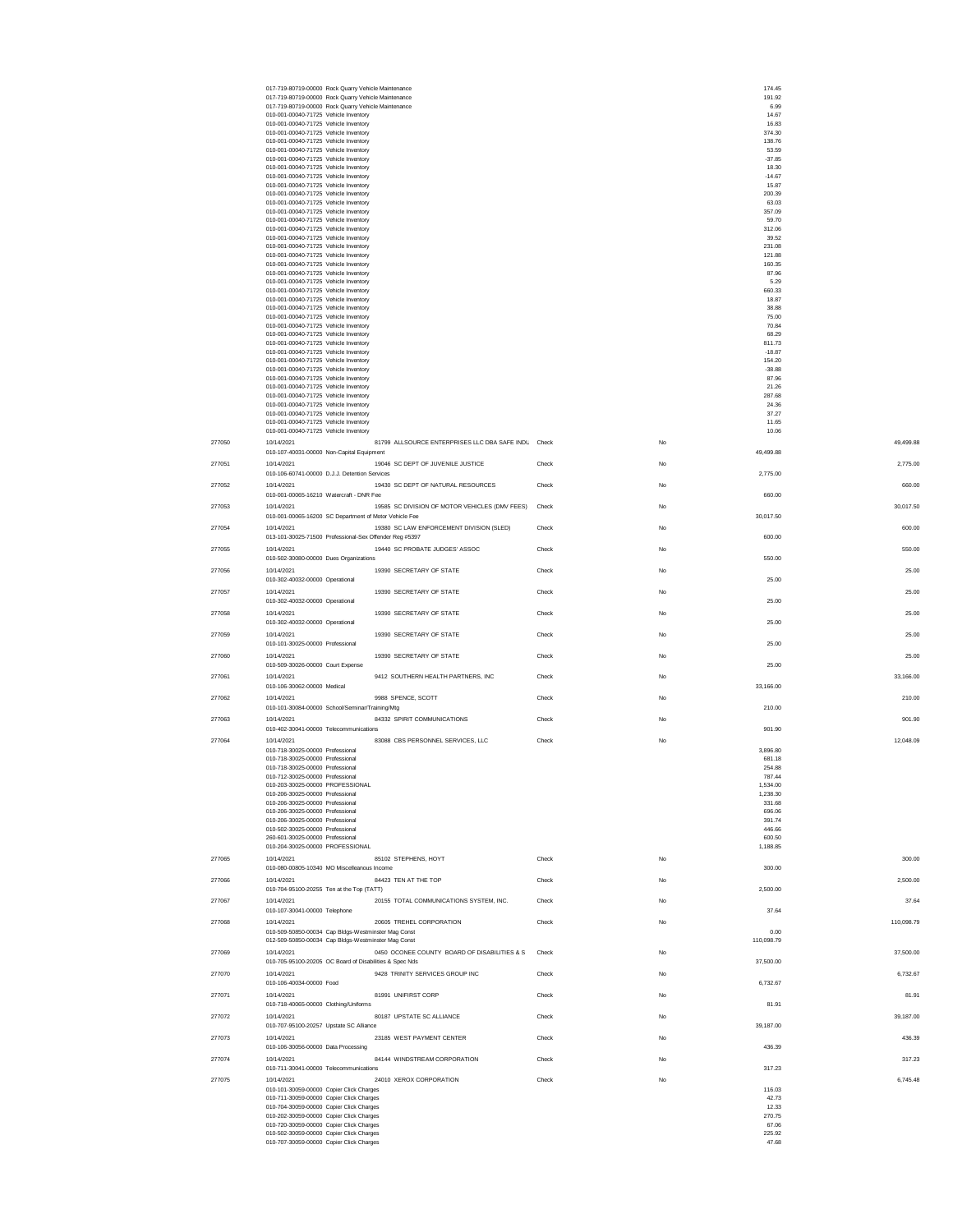|        | 010-707-30059-00000 Copier Click Charges                                                                      |       |           | 23.21            |            |
|--------|---------------------------------------------------------------------------------------------------------------|-------|-----------|------------------|------------|
|        | 010-713-30059-00000 Copier Click Charges<br>010-713-30059-00000 Copier Click Charges                          |       |           | 187.98<br>42.33  |            |
|        | 010-708-30059-00000 Copier Click Charges<br>010-708-30059-00000 Copier Click Charges                          |       |           | 124.42<br>167.83 |            |
|        | 010-708-30059-00000 Copier Click Charges                                                                      |       |           | 110.02           |            |
|        | 010-206-30059-00000 Copier Click Charges<br>010-206-30059-00000 Copier Click Charges                          |       |           | 66.73<br>197.76  |            |
|        | 010-206-30059-00000 Copier Click Charges                                                                      |       |           | 14.89            |            |
|        | 010-206-30059-00000 Copier Click Charges<br>010-206-30059-00000 Copier Click Charges                          |       |           | 24.44<br>109.34  |            |
|        | 010-206-30059-00000 Copier Click Charges                                                                      |       |           | 90.21            |            |
|        | 010-206-30059-00000 Copier Click Charges<br>010-206-30059-00000 Copier Click Charges                          |       |           | 9.72<br>8.49     |            |
|        | 010-706-30059-00000 Copier Click Charges<br>010-717-30059-00000 Copier Click Charges                          |       |           | 76.44<br>133.52  |            |
|        | 010-110-30059-00000 Copier Click Charges                                                                      |       |           | 83.97            |            |
|        | 010-710-30059-00000 Copier Click Charges<br>010-721-30059-00000 Copier Click Charges                          |       |           | 138.97<br>23.83  |            |
|        | 010-721-30059-00000 Copier Click Charges                                                                      |       |           | 23.72            |            |
|        | 010-103-30059-00000 Copier Click Charges<br>010-106-30059-00000 Copier Click Charges                          |       |           | 83.71<br>14.07   |            |
|        | 010-106-30059-00000 Copier Click Charges                                                                      |       |           | 92.49            |            |
|        | 010-106-30059-00000 Copier Click Charges<br>010-106-30059-00000 Copier Click Charges                          |       |           | 7.39<br>599.78   |            |
|        | 010-509-30059-00000 Copier Click Charges<br>010-509-30059-00000 Copier Click Charges                          |       |           | 184.79<br>189.99 |            |
|        | 010-509-30059-00000 Copier Click Charges                                                                      |       |           | 138.79           |            |
|        | 010-718-30059-00000 Copier Click Charges<br>010-404-30059-00000 Copier Click Charges                          |       |           | 136.94<br>58.78  |            |
|        | 010-404-30059-00000 Copier Click Charges                                                                      |       |           | 22.84            |            |
|        | 010-715-30059-00000 Copier Click Charges<br>010-702-30059-00000 Copier Click Charges                          |       |           | 16.74<br>64.99   |            |
|        | 010-712-30059-00000 Copier Click Charges                                                                      |       |           | 47.35            |            |
|        | 010-306-30059-00000 Copier Click Charges<br>010-306-30059-00000 Copier Click Charges                          |       |           | 63.85<br>0.00    |            |
|        | 010-735-30059-00000 Copier Click Charges<br>010-104-30059-00000 Copier Click Charges                          |       |           | 82.23<br>254.97  |            |
|        | 010-714-30059-00000 Copier Click Charges                                                                      |       |           | 16.17            |            |
|        | 010-305-30059-00000 Copier Click Charges<br>010-302-30059-00000 Copier Click Charges                          |       |           | 316.74<br>134.97 |            |
|        | 010-601-30059-00000 Copier Click Charges                                                                      |       |           | 23.00            |            |
|        | 010-601-30059-00000 Copier Click Charges<br>010-101-30059-00000 Copier Click Charges                          |       |           | 0.00<br>8.68     |            |
|        | 010-101-30059-00000 Copier Click Charges                                                                      |       |           | 174.21           |            |
|        | 010-101-30059-00000 Copier Click Charges<br>010-101-30059-00000 Copier Click Charges                          |       |           | 7.69<br>17.28    |            |
|        | 010-101-30059-00000 Copier Click Charges<br>010-101-30059-00000 Copier Click Charges                          |       |           | 201.51<br>107.72 |            |
|        | 010-101-30059-00000 Copier Click Charges                                                                      |       |           | 49.94            |            |
|        | 010-101-30059-00000 Copier Click Charges<br>010-101-30059-00000 Copier Click Charges                          |       |           | 23.65<br>6.76    |            |
|        | 010-101-30059-00000 Copier Click Charges                                                                      |       |           | 58.53            |            |
|        | 010-101-30059-00000 Copier Click Charges<br>010-101-30059-00000 Copier Click Charges                          |       |           | 121.17<br>67.62  |            |
|        | 010-101-30059-00000 Copier Click Charges                                                                      |       |           | 94.00            |            |
|        | 010-101-30059-00000 Copier Click Charges<br>010-107-30059-00000 Copier Click Charges                          |       |           | 37.24<br>359.13  |            |
|        | 010-107-30059-00000 Copier Click Charges<br>010-107-30059-00000 Copier Click Charges                          |       |           | 110.10<br>124.09 |            |
|        | 010-107-30059-00000 Copier Click Charges                                                                      |       |           | 44.82            |            |
|        | 017-719-30059-00000 Copier Click Charges<br>010-205-30059-00000 Copier Click Charges                          |       |           | 84.69<br>55.75   |            |
| 277076 | 84260 YOUNG, JAMES<br>10/14/2021                                                                              | Check | No        |                  | 210.00     |
|        | 010-101-30084-00000 School/Seminar/Training/Mtg                                                               |       |           | 210.00           |            |
| 277077 | 10/21/2021<br>15175 10TH CIRCUIT PUBLIC DEFENDER OFFICE<br>010-510-95100-20204 OC Public Defender Corporation | Check | No        | 5,000.00         | 5,000.00   |
| 277078 | 85937 ABERCROMBIE ASPHALT<br>10/21/2021                                                                       | Check | No        |                  | 12,500.00  |
|        | 012-720-30884-97123 Maint Paving-SCAC Grant Runway Rep                                                        |       |           | 9.375.00         |            |
|        | 010-720-33022-00000 Maintenance Buildings/Grounds                                                             |       |           | 3,125.00         |            |
| 277079 | 1145 ACTION SERVICES OF OCONEE, INC<br>10/21/2021<br>010-205-30037-00000 Equipment (Leased or Rented)         | Check | No        | 370.56           | 370.56     |
| 277080 | 10/21/2021<br>85214 AMCHAR WHOLESALE, INC                                                                     | Check | No        |                  | 1,744.76   |
|        | 010-101-40031-00000 Non-Capital Equipment                                                                     |       |           | 1,744.76         |            |
| 277081 | 10/21/2021<br>85012 AT&T<br>225-104-30056-19070 Data Processing-SC BCB                                        | Check | <b>No</b> | 900.89           | 1,288.67   |
|        | 225-104-30056-19070 Data Processing-SC BCB                                                                    |       |           | 387.78           |            |
| 277082 | 81333 BLACKWELL, TERRI<br>10/21/2021                                                                          | Check | No        |                  | 347.20     |
|        | 010-104-30018-00000 Travel<br>2560 BOBBY WOOD CHEVROLET                                                       | Check |           | 347.20           | 2.957.40   |
| 277083 | 10/21/2021<br>010-001-00040-71725 Vehicle Inventory                                                           |       | No        | 2,957.40         |            |
| 277084 | 10/21/2021<br>7050 CENGAGE LEARNING INC.                                                                      | Check | No        |                  | 91.17      |
|        | 240-206-40111-00255 Books                                                                                     |       |           | 91.17            |            |
| 277085 | 10/21/2021<br>3230 CINTAS CORPORATION #216<br>010-721-40065-00000 Clothing/Uniforms                           | Check | No        | 89.55            | 713.02     |
|        | 010-720-40065-00000 Clothing/Uniforms                                                                         |       |           | 20.82            |            |
|        | 010-720-40032-00000 Operational<br>010-204-40032-00000 Operational                                            |       |           | 34.55<br>55.35   |            |
|        | 010-204-40032-00000 Operational                                                                               |       |           | 55.40            |            |
|        | 010-204-40032-00000 Operational<br>010-204-40032-00000 Operational                                            |       |           | 77.52<br>55.40   |            |
|        | 010-204-40032-00000 Operational                                                                               |       |           | 55.40            |            |
|        | 010-714-33022-00723 Bldg Maint Pine Street Complex<br>010-714-33022-00723 Bldg Maint Pine Street Complex      |       |           | 85.14<br>85.14   |            |
|        | 017-719-40065-00000 Clothing/Uniforms                                                                         |       |           | 104.58           |            |
| 277086 | 010-721-40065-00000 Clothing/Uniforms<br>86001 CUSTOM DOCK SYSTEMS INC<br>10/21/2021                          | Check | No        | $-5.83$          | 133,842.17 |
|        | 235-203-50840-00231 Cap Equip - Park Docks                                                                    |       |           | 63.509.90        |            |
|        | 235-204-50840-00231 Cap Equip - Park Docks                                                                    |       |           | 70,332.27        |            |
| 277087 | 4020 DUKE ENERGY CAROLINAS LLC<br>10/21/2021<br>010-714-34043-00510 Electricity Courthouse (New)              | Check | No        | 19.89            | 1.641.57   |
|        | 010-714-34043-00729 Electricity Brown Building                                                                |       |           | 778.53           |            |
|        | 010-714-34043-00409 Electricity-Foothills Alliance<br>010-204-34043-00000 Electricity                         |       |           | 87.97<br>262.46  |            |
|        | 020-107-34043-00000 Electricity                                                                               |       |           | 37.53            |            |
|        | 010-204-34043-00000 Electricity<br>010-204-34043-00000 Electricity                                            |       |           | 14.48<br>128.58  |            |
|        | 010-204-34043-00000 Electricity<br>010-718-34043-00000 Electricity                                            |       |           | 48.82<br>247.44  |            |
|        | 020-107-34043-00000 Electricity                                                                               |       |           | 15.87            |            |
| 277088 | 5455 EASTERN AVIATION FUELS, INC.<br>10/21/2021                                                               | Check | No        |                  | 22.498.72  |
| 277089 | 010-720-40990-00000 Airport Jet Fuel<br>5060 PRO AUTO PARTS<br>10/21/2021                                     | Check | No        | 22,498.72        | 1,296.88   |
|        | 010-001-00040-71725 Vehicle Inventory                                                                         |       |           | 150.02           |            |
|        | 010-001-00040-71725 Vehicle Inventory                                                                         |       |           | 1,146.86         |            |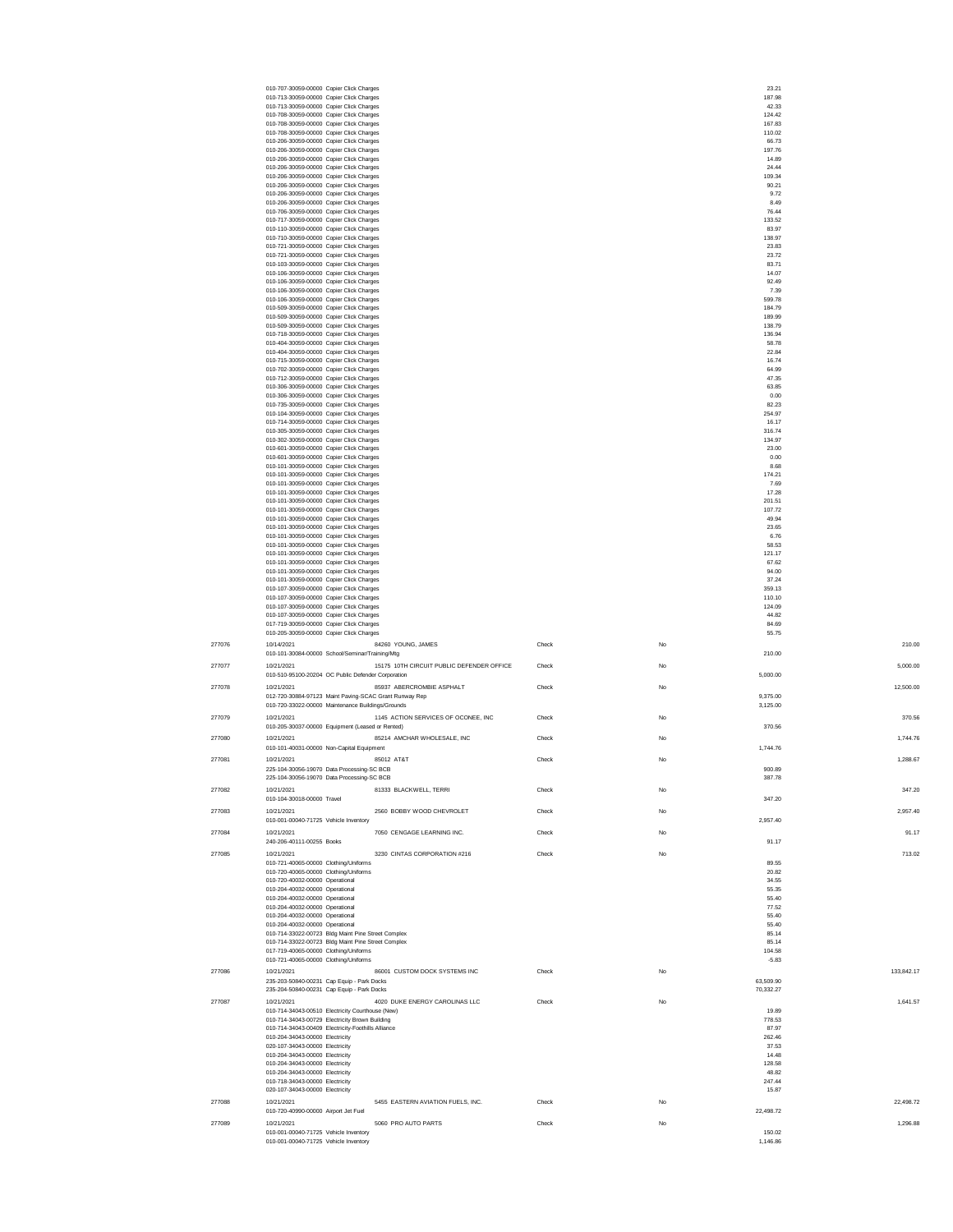| 277090 | 10/21/2021                                                                                            | 85988 ELWOOD STAFFING SERVICES INC             | Check            | No          | 310.88               |       |
|--------|-------------------------------------------------------------------------------------------------------|------------------------------------------------|------------------|-------------|----------------------|-------|
|        | 255-115-10110-91052 Salaries - Duke Energy FNF                                                        |                                                |                  |             | 310.88               |       |
| 277091 | 10/21/2021                                                                                            | 6240 FLEETCOR TECHNOLOGIES                     | Check            | No          | 16,816.84            |       |
|        | 010-001-00020-71110 Accounts Rec Senior Solutions<br>010-101-81101-00000 Gasoline Sheriff             |                                                |                  |             | 1.553.58<br>7.838.19 |       |
|        | 010-103-81103-00000 Gasoline Coroner                                                                  |                                                |                  |             | 130.08               |       |
|        | 010-107-81107-00000 Gasoline Emergency Ser/Rural Fire                                                 |                                                |                  |             | 1,329.66             |       |
|        | 010-107-82107-00000 Diesel Emergency Services<br>010-110-81110-00000 Gasoline Animal Control          |                                                |                  |             | 120.55<br>402.34     |       |
|        | 010-202-81202-00000 Gasoline PRT                                                                      |                                                |                  |             | 579.23               |       |
|        | 010-206-81206-00000 Gasoline Library                                                                  |                                                |                  |             | 49.24                |       |
|        | 010-301-81301-00000 Gasoline Assessor<br>010-001-00020-71129 Accounts Rec Anderson Solicitor          |                                                |                  |             | 34.32<br>37.42       |       |
|        | 010-504-81504-00000 Gasoline Solicitor (Smith)                                                        |                                                |                  |             | 63.93                |       |
|        | 010-601-81601-00000 Gasoline Road Department                                                          |                                                |                  |             | 618.54               |       |
|        | 010-601-82601-00000 Diesel Road Department                                                            |                                                |                  |             | 1,499.10             |       |
|        | 010-702-81702-00000 Gasoline-Community Dev .<br>010-712-81712-00000 Gasoline Planning Department      |                                                |                  |             | 335.32               |       |
|        | 010-714-81714-00000 Gasoline Public Buildings                                                         |                                                |                  |             | 47.35<br>355.55      |       |
|        | 010-717-81717-00000 Gasoline Administrator                                                            |                                                |                  |             | 90.52                |       |
|        | 010-718-81718-00000 Gasoline Solid Waste Department                                                   |                                                |                  |             | 99.22                |       |
|        | 010-718-82718-00000 Diesel Solid Waste Department<br>010-721-81721-00000 Gasoline Vehicle Maintenance |                                                |                  |             | 1.148.30<br>249.48   |       |
|        | 017-719-81719-00000 Rock Quarry Gasoline                                                              |                                                |                  |             | 234.92               |       |
| 277092 | 10/21/2021                                                                                            | 81015 GUEST & BRADY LLC                        | Check            | No          |                      | 75.63 |
|        | 010-001-00020-71428 Tax Collector Reserve Account                                                     |                                                |                  |             | 75.63                |       |
| 277093 | 10/21/2021                                                                                            | 83991 HILLS MACHINERY COMPANY LLC              | Check            | No          | 2,809.50             |       |
|        | 017-719-30037-00000 Eqipment (Leased or Rented)                                                       |                                                |                  |             | 2,809.50             |       |
| 277094 | 10/21/2021                                                                                            | 82392 HUMMEL PHYSICAL THERAPY, INC             | Check            | No          | 4,125.00             |       |
|        | 010-710-30062-00000 Medical                                                                           |                                                |                  |             | 4,125.00             |       |
| 277095 | 10/21/2021<br>010-717-30025-00000 Professional                                                        | 86061 JAMES COLEY                              | Check            | No          | 457.02<br>457.02     |       |
|        |                                                                                                       | 10110 JAY'S PRINTING CO.                       |                  | No          |                      |       |
| 277096 | 10/21/2021<br>010-101-40032-00000 Operational                                                         |                                                | Check            |             | 377.51<br>377.51     |       |
| 277097 | 10/21/2021                                                                                            | 1245 LANGUAGE LINE SERVICES                    | Check            | No          | 250.49               |       |
|        | 225-104-30041-19070 Telecommunications-SC BCB                                                         |                                                |                  |             | 250.49               |       |
| 277098 | 10/21/2021                                                                                            | 83647 LASER PRINT PLUS, INC.                   | Check            | No          | 3.324.53             |       |
|        | 010-306-40032-00000 Operational                                                                       |                                                |                  |             | 0.00                 |       |
|        | 010-306-40033-00000 Postage                                                                           |                                                |                  |             | 3,000.00             |       |
|        | 010-301-40032-00000 Operational                                                                       |                                                |                  |             | 324.53               |       |
|        | 010-301-40033-00000 Postage                                                                           |                                                |                  |             | 0.00                 |       |
| 277099 | 10/21/2021<br>240-206-30056-00255 Data Processing                                                     | 12085 LIBRARY CORPORATION                      | Check            | No          | 530.00<br>530.00     |       |
|        |                                                                                                       |                                                |                  |             |                      |       |
| 277100 | 10/21/2021<br>017-001-00040-71719 Rock Quarry Off Road Diesel                                         | 12000 LINDSAY OIL CO                           | Check            | No          | 4,295.09<br>2,274.14 |       |
|        | 017-001-00040-71719 Rock Quarry Off Road Diesel                                                       |                                                |                  |             | 2.020.95             |       |
| 277101 | 10/21/2021                                                                                            | 82671 LONG, SCOTT                              | Check            | No          |                      | 83.00 |
|        | 010-107-30084-00000 School/Seminar/Training/Mtg                                                       |                                                |                  |             | 83.00                |       |
| 277102 | 10/21/2021                                                                                            | 86059 MADDIE WELCH                             | Check            | $_{\rm No}$ |                      | 60.48 |
|        | 010-717-30025-00000 Professional                                                                      |                                                |                  |             | 60.48                |       |
| 277103 | 10/21/2021                                                                                            | 85518 MCALISTER, LEANNA                        | Check            | No          | 175.00               |       |
|        | 017-719-40027-00000 Safety Equipment                                                                  |                                                |                  |             | 175.00               |       |
| 277104 | 10/21/2021                                                                                            | 85615 MCCALLS PEST CONTROL LLC                 | Check            | No          |                      | 90.00 |
|        |                                                                                                       |                                                |                  |             |                      |       |
|        | 010-721-33022-00000 Maintenance Buildings/Grounds                                                     |                                                |                  |             | 45.00                |       |
|        | 010-721-33022-00000 Maintenance Buildings/Grounds                                                     |                                                |                  |             | 45.00                |       |
| 277105 | 10/21/2021                                                                                            | 84820 MIDWEST TAPE, LLC                        | Check            | $_{\rm No}$ | 401.32               |       |
|        | 240-206-40113-00255 Audio Visual                                                                      |                                                |                  |             | 32.99                |       |
|        | 240-206-40113-00255 Audio Visual<br>240-206-40113-00255 Audio Visual                                  |                                                |                  |             | 7.49<br>69.70        |       |
|        | 010-206-40101-00000 Books                                                                             |                                                |                  |             | 189.95               |       |
|        | 240-206-40113-00255 Audio Visual                                                                      |                                                |                  |             | 89.95                |       |
|        | 240-206-40113-00255 Audio Visual                                                                      |                                                |                  |             | 11.24                |       |
| 277106 | 10/21/2021                                                                                            | 86036 NATIONAL BUSINESS FURNITURE LLC          | Check            | No          | 9,443.14             |       |
|        | 010-735-40031-00000 Non-Capital Equipment                                                             |                                                |                  |             | 9,443.14             |       |
| 277107 | 10/21/2021                                                                                            | 15765 OCONEE COUNTY TAX COLLECTOR              | Check            | No          | 7,893.86             |       |
|        | 010-001-00020-71428 Tax Collector Reserve Account                                                     |                                                |                  |             | 7,893.86             |       |
| 277108 | 10/21/2021                                                                                            | 81541 OCONEE ECONOMIC ALLIANCE                 | Check            | No          | 1,790.00             |       |
|        | 010-707-33022-00000 Maintenance Buildings/Grounds                                                     |                                                |                  |             | 1,790.00             |       |
| 277109 | 10/21/2021<br>010-709-30068-00502 Advertising - Probate Judge                                         | 15015 OCONEE PUBLISHING INC.                   | Check            | No          | 2,085.00<br>2,085.00 |       |
|        |                                                                                                       | 85728 OLD OAKWAY ARCHITECTURAL SALVAGE         | Check            | No          |                      |       |
| 277110 | 10/21/2021<br>010-705-95100-20561 Foothills Farmstead                                                 |                                                |                  |             | 2,000.00<br>1.000.00 |       |
|        | 013-200-30025-20561 Prof Services-SCPRT Foothills Farm                                                |                                                |                  |             | 1,000.00             |       |
| 277111 | 10/21/2021                                                                                            | 9908 OMH FOUNDATION                            | Check            | No          | 150,000.00           |       |
|        | 010-107-95100-20202 OMH Ambulance Service                                                             |                                                |                  |             | 150,000.00           |       |
| 277112 | 10/21/2021                                                                                            | 84696 PHILLIPS STAFFING                        | Check            | No          | 817.80               |       |
|        | 010-205-30025-00000 PROFESSIONAL                                                                      |                                                |                  |             | 817.80               |       |
| 277113 | 10/21/2021                                                                                            | 85306 RCI OF SC INC                            | Check            | No          | 2.737.00             |       |
|        | 010-702-30025-00000 Professional                                                                      |                                                |                  |             | 2.737.00             |       |
| 277114 | 10/21/2021                                                                                            | 18510 REGISTER OF DEEDS                        | Check            | No          |                      | 16.85 |
|        | 010-302-60211-00000 Forfeit Land Commission                                                           |                                                |                  |             | 16.85                |       |
| 277115 | 10/21/2021                                                                                            | 19310 SCAAO                                    | Check            | No          | 100.00               |       |
|        | 010-301-30084-00000 School/Seminar/Training/Mtg                                                       |                                                |                  |             | 100.00               |       |
| 277116 | 10/21/2021                                                                                            | 19430 SC DEPT OF NATURAL RESOURCES             | Check            | No          | 550.00               |       |
|        | 010-001-00065-16210 Watercraft - DNR Fee                                                              |                                                |                  |             | 550.00               |       |
| 277117 | 10/21/2021                                                                                            | 19585 SC DIVISION OF MOTOR VEHICLES (DMV FEES) | Check            | No          | 19,392.00            |       |
|        | 010-001-00065-16200 SC Department of Motor Vehicle Fee                                                |                                                |                  |             | 19,392.00            |       |
| 277118 | 10/21/2021<br>010-001-00020-71428 Tax Collector Reserve Account                                       | 83150 SC INTERACTIVE, LLC                      | Check<br>Accrual | No          | 207.63<br>207.63     |       |
| 277119 | 10/21/2021                                                                                            | 19335 SC RETIREMENT SYSTEM                     | Check            | No          | 295,594.19           |       |
|        | 010-001-00090-73904 SC Retirement Withholding GF                                                      |                                                |                  |             | 146,170.39           |       |
|        | 010-001-00090-73905 SC Police Retirement GF                                                           |                                                |                  |             | 149,423.80           |       |
| 277120 | 10/21/2021                                                                                            | 83231 SHRED A WAY                              | Check            | No          | 143.00               |       |
|        | 010-306-30025-00000 Professional                                                                      |                                                |                  |             | 78.00                |       |
|        | 010-301-40032-00000 Operational                                                                       |                                                |                  |             | 65.00                |       |
| 277121 | 10/21/2021                                                                                            | 84127 SMITH GARDNER, INC.                      | Check            | No          | 27,012.03            |       |
|        | 010-718-30025-00000 Professional                                                                      |                                                |                  |             | 1,402.50             |       |
|        | 010-718-30025-00000 Professional<br>010-718-60005-00000 Testing Wells                                 |                                                |                  |             | 6,265.00<br>623.00   |       |
|        | 010-718-60005-00000 Testing Wells                                                                     |                                                |                  |             | 17,889.53            |       |
|        | 010-718-30025-00000 Professional                                                                      |                                                |                  |             | 832.00               |       |
| 277122 | 10/21/2021                                                                                            | 84332 SPIRIT COMMUNICATIONS                    | Check            | No          | 256.22               |       |
|        | 010-001-00020-71115 Accounts Rec Prob/Parole Telephone                                                |                                                |                  |             | 1.64                 |       |
|        | 010-402-30041-00000 Telecommunications<br>010-709-30041-00000 Telecommunications                      |                                                |                  |             | 4.43<br>250.15       |       |
| 277123 | 10/21/2021                                                                                            | 83088 CBS PERSONNEL SERVICES, LLC              | Check            | No          | 9,438.80             |       |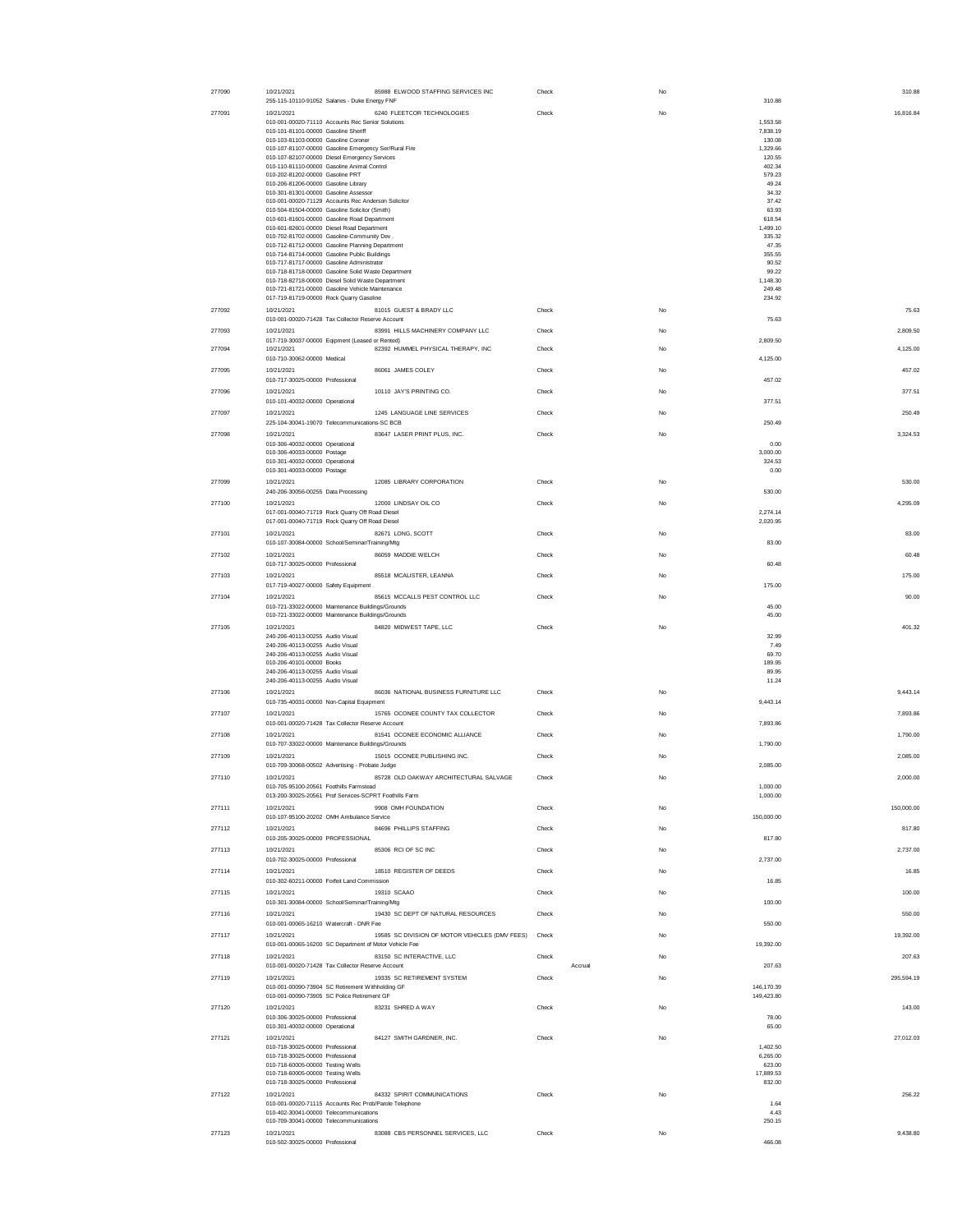|                  | 010-206-30025-00000 Professional                                                                               |       |    | 1,270.50          |           |
|------------------|----------------------------------------------------------------------------------------------------------------|-------|----|-------------------|-----------|
|                  | 010-206-30025-00000 Professional                                                                               |       |    | 56.00             |           |
|                  | 010-206-30025-00000 Professional<br>010-206-30025-00000 Professional                                           |       |    | 689.59<br>394.98  |           |
|                  | 010-206-30025-00000 Professional                                                                               |       |    | 324.77            |           |
|                  | 010-204-30025-00000 PROFESSIONAL                                                                               |       |    | 539.50            |           |
|                  | 010-715-30025-00000 Professional                                                                               |       |    | 227.22            |           |
|                  | 010-203-30025-00000 PROFESSIONAL                                                                               |       |    | 1,664.00          |           |
|                  | 010-718-30025-00000 Professional                                                                               |       |    | 2.662.44          |           |
|                  | 010-718-30025-00000 Professional<br>010-718-30025-00000 Professional                                           |       |    | 254.88<br>888.84  |           |
| 277124           | 86058 STONEGATE MARKETING LLC<br>10/21/2021                                                                    | Check | No |                   | 2.140.00  |
|                  | 010-110-33022-00000 Maintenance Building/Grounds                                                               |       |    | 1,890.00          |           |
|                  | 010-110-30084-00000 School/Seminar/Training/Mtg                                                                |       |    | 250.00            |           |
| 277125           | 82484 TECHNOLOGY SOLUTIONS, INC.<br>10/21/2021                                                                 | Check | No |                   | 50.00     |
|                  | 010-704-30025-00000 Professional                                                                               |       |    | 50.00             |           |
| 277126           | 84544 TOTAL ENVIRONMENTAL SOLUTIONS INC<br>10/21/2021                                                          | Check | No |                   | 65.73     |
|                  | 020-107-34044-00000 Water/Sewer/Garbage                                                                        |       |    | 65.73             |           |
| 277127           | 10/21/2021<br>20100 JOYCE TOWE                                                                                 | Check | No |                   | 7,715.00  |
|                  | 010-001-00040-71725 Vehicle Inventory                                                                          |       |    | 300.00            |           |
|                  | 010-001-00040-71725 Vehicle Inventory                                                                          |       |    | 125.00            |           |
|                  | 010-001-00040-71725 Vehicle Inventory                                                                          |       |    | 125.00            |           |
|                  | 017-719-30037-00000 Eqipment (Leased or Rented)                                                                |       |    | 7,165.00          |           |
| 277128           | 9428 TRINITY SERVICES GROUP INC<br>10/21/2021                                                                  | Check | No |                   | 6,503.60  |
|                  | 010-106-40034-00000 Food                                                                                       |       |    | 6,503.60          |           |
| 277129           | 81991 UNIFIRST CORP<br>10/21/2021                                                                              | Check | No |                   | 81.91     |
|                  | 010-718-40065-00000 Clothing/Uniforms                                                                          |       |    | 81.91             |           |
| 277130           | 85219 WALHALLA ROTARY 6217<br>10/21/2021                                                                       | Check | No |                   | 150.00    |
|                  | 010-101-30080-00000 Dues Organizations                                                                         |       |    | 150.00            |           |
| 277131           | 80097 WICKS, RONDA<br>10/21/2021                                                                               | Check | No |                   | 287.00    |
|                  | 010-080-00805-13700 LP Building Codes                                                                          |       |    | 262.00            |           |
|                  | 010-080-00805-13753 LP Zoning Permit Fees                                                                      |       |    | 25.00             |           |
| 277132           | 43065 WILLIS, LISA<br>10/21/2021                                                                               | Check | No |                   | 413.28    |
|                  | 010-104-30018-00000 Travel                                                                                     |       |    | 413.28            |           |
| 277133           | 84144 WINDSTREAM CORPORATION<br>10/21/2021                                                                     | Check | No |                   | 5,627.55  |
|                  | 010-711-30041-00000 Telecommunications                                                                         |       |    | 5,627.55          |           |
| 277134           | 83178 W.K. DICKSON & CO., INC.<br>10/21/2021                                                                   | Check | No |                   | 32,599.81 |
|                  | 012-720-97111-00000 AIP 27-Expand T Apron, P+L-Local                                                           |       |    | 1,193.03          |           |
|                  | 012-720-97111-00155 AIP 27-Expand T Apron, P+L-Federal                                                         |       |    | 21.474.51         |           |
|                  | 012-720-97111-00255 AIP 27-Expand T Apron, P+L-State                                                           |       |    | 1,193.03          |           |
|                  | 012-720-97107-00150 AIP25 - Mt Nebo Church Rd - Local                                                          |       |    | 351.34            |           |
|                  | 012-720-97107-00155 AIP25 - Mt Nebo Church Rd - Federal                                                        |       |    | 6,324.06          |           |
|                  | 012-720-97107-00255 AIP25 - Mt Nebo Church Rd - State<br>012-720-97107-00150 AIP25 - Mt Nebo Church Rd - Local |       |    | 351.34            |           |
|                  | 012-720-97107-00155 AIP25 - Mt Nebo Church Rd - Federal                                                        |       |    | 85.63<br>1,541.24 |           |
|                  | 012-720-97107-00255 AIP25 - Mt Nebo Church Rd - State                                                          |       |    | 85.63             |           |
|                  |                                                                                                                |       |    |                   |           |
| 277135           | 10/21/2021<br>24010 XEROX CORPORATION<br>010-501-30059-00000 Copier Click Charges                              | Check | No | 266.92            | 482.03    |
|                  | 010-501-30059-00000 Copier Click Charges                                                                       |       |    | 108.37            |           |
|                  | 010-206-30059-00000 Copier Click Charges                                                                       |       |    | 35.58             |           |
|                  | 010-502-30059-00000 Copier Click Charges                                                                       |       |    | 35.58             |           |
|                  | 010-502-30059-00000 Copier Click Charges                                                                       |       |    | 35.58             |           |
| 277136           | 10/22/2021<br>86067 WILBANKS, BOBBY                                                                            | Check | No |                   | 1,005.92  |
|                  | 017-719-10110-00000 Salary                                                                                     |       |    | 1,005.92          |           |
| 277137           | 85736 ACTION STAFFING SERVICES LLC<br>10/28/2021                                                               | Check | No |                   | 712.80    |
|                  | 010-120-10120-00000 Sheriff's Part-time Bailiffs                                                               |       |    | 712.80            |           |
| 277138           | 83558 AE TECH CONSULTING LLC<br>10/28/2021                                                                     | Check | No |                   | 2.000.00  |
|                  | 010-711-30025-00371 Professional - OC Website Upgrade                                                          |       |    | 2.000.00          |           |
| 277139           | 1325 AMERICAN PLANNING ASSOCIATION<br>10/28/2021                                                               | Check | No |                   | 217.00    |
|                  | 010-712-30080-00000 Dues Organizations                                                                         |       |    | 217.00            |           |
|                  |                                                                                                                |       |    |                   |           |
| 277140           | 85516 AT&T MOBILITY LLC<br>10/28/2021<br>010-104-30041-00000 Telecommunications                                | Check | No | 38.05             | 114.12    |
|                  | 010-104-30041-00000 Telecommunications                                                                         |       |    | 38.05             |           |
|                  | 010-104-30041-00000 Telecommunications                                                                         |       |    | 38.02             |           |
| 277141           | 2560 BOBBY WOOD CHEVROLET<br>10/28/2021                                                                        | Check | No |                   | 3,120.64  |
|                  | 010-001-00040-71725 Vehicle Inventory                                                                          |       |    | 3,120.64          |           |
|                  | 83298 BUNNELL-LAMMONS ENGINEERING, INC.<br>10/28/2021                                                          |       |    |                   |           |
| 277142           | 010-104-30024-00000 Maintenance on Equipment                                                                   | Check | No | 500.00            | 500.00    |
|                  |                                                                                                                |       |    |                   |           |
| 277143           | 85865 CARVER, JAMES<br>10/28/2021                                                                              | Check | No |                   | 175.00    |
|                  | 010-721-40027-00000 Safety Equipment                                                                           |       |    | 175.00            |           |
| 277144           | 10/28/2021<br>7050 CENGAGE LEARNING INC.                                                                       | Check | No |                   | 88.77     |
|                  | 240-206-40111-00255 Books                                                                                      |       |    | 88.77             |           |
| 277145           | 3230 CINTAS CORPORATION #216<br>10/28/2021                                                                     | Check | No |                   | 405.84    |
|                  | 010-601-40065-00000 Clothing/Uniforms                                                                          |       |    |                   |           |
|                  |                                                                                                                |       |    | 156.54            |           |
|                  | 010-720-40065-00000 Clothing/Uniforms                                                                          |       |    | 20.82             |           |
|                  | 010-720-40032-00000 Operational                                                                                |       |    | 34.55             |           |
|                  | 017-719-40065-00000 Clothing/Uniforms                                                                          |       |    | 104.58            |           |
|                  | 010-721-40065-00000 Clothing/Uniforms                                                                          |       |    | 89.35             |           |
| 277146           | 10/28/2021<br>81520 CLEMSON UNIVERSITY                                                                         | Check | No |                   | 6,119.00  |
|                  | 010-716-95100-20200 Cooperative Extension Service                                                              |       |    | 6,119.00          |           |
| 277147           | 10/28/2021<br>82566 COLE SHIRLEY                                                                               | Check | No |                   | 288.00    |
|                  | 010-107-30084-00000 School/Seminar/Training/Mtg                                                                |       |    | 288.00            |           |
| 277148           | 3015 COMMUNICATION SERVICE CENTER INC.<br>10/28/2021                                                           | Check | No |                   | 474.77    |
|                  | 010-101-40031-00000 Non-Capital Equipment                                                                      |       |    | 474.77            |           |
| 277149           | 10/28/2021<br>3010 COTT SYSTEMS, INC.                                                                          | Check | No |                   | 3,105.70  |
|                  | 010-735-30056-00000 Data Processing                                                                            |       |    | 3,105.70          |           |
| 277150           | 10/28/2021<br>9458 DEPARTMENT OF ADMINISTRATION                                                                | Check | No |                   | 112.00    |
|                  | 010-104-30056-00000 Data Processing Communications                                                             |       |    | 112.00            |           |
| 277151           | 86070 EARNHARDT ELECTRIC SERVICE INC<br>10/28/2021                                                             | Check | No |                   | 4.426.35  |
|                  | 017-719-30024-00000 Maintenance on Equipment                                                                   |       |    | 4.426.35          |           |
| 277152           | 5455 EASTERN AVIATION FUELS, INC.<br>10/28/2021                                                                | Check | No |                   | 56,774.21 |
|                  | 010-720-40980-00000 Airport AV Gas                                                                             |       |    | 34,008.40         |           |
|                  | 010-720-40990-00000 Airport Jet Fuel                                                                           |       |    | 22,765.81         |           |
| 277153           | 10/28/2021<br>9989 ELITE BLASTING SERVICES, LLC                                                                | Check | No |                   | 22.219.20 |
|                  | 017-719-30039-00000 Blasting - Professional Service                                                            |       |    | 22,219.20         |           |
|                  | 5040 EXXONMOBIL<br>10/28/2021                                                                                  | Check | No |                   | 64.61     |
|                  | 010-101-81101-00000 Gasoline Sheriff                                                                           |       |    | 64.61             |           |
|                  | 10/28/2021                                                                                                     |       |    |                   |           |
| 277154<br>277155 | 6240 FLEETCOR TECHNOLOGIES                                                                                     | Check | No | 1,563.79          | 18,695.26 |
|                  | 010-001-00020-71110 Accounts Rec Senior Solutions<br>010-101-81101-00000 Gasoline Sheriff                      |       |    | 7.899.06          |           |
|                  | 010-101-82101-00000 Diesel Sheriff                                                                             |       |    | 66.21             |           |
|                  | 010-103-81103-00000 Gasoline Coroner                                                                           |       |    | 124.87            |           |
|                  | 010-107-81107-00000 Gasoline Emergency Ser/Rural Fire                                                          |       |    | 1,905.84          |           |
|                  | 010-107-82107-00000 Diesel Emergency Services                                                                  |       |    | 104.12            |           |
|                  | 010-110-81110-00000 Gasoline Animal Control                                                                    |       |    | 275.45            |           |
|                  | 010-202-81202-00000 Gasoline PRT<br>010-202-82202-00000 Diesel PRT                                             |       |    | 408.61<br>29.68   |           |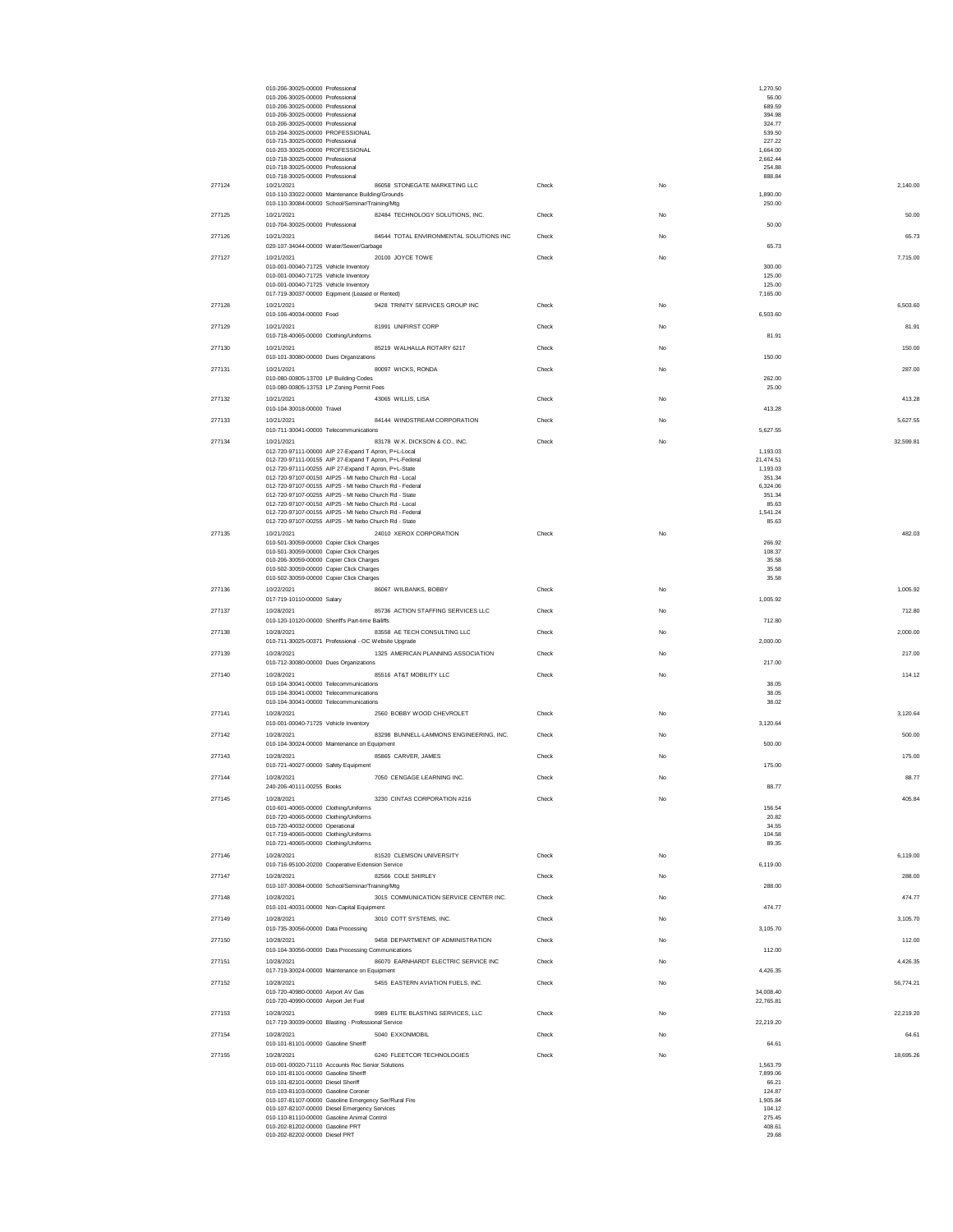|        | 010-206-81206-00000 Gasoline Library<br>010-301-81301-00000 Gasoline Assessor                                       |       | 87.77<br>42.52        |            |
|--------|---------------------------------------------------------------------------------------------------------------------|-------|-----------------------|------------|
|        | 010-306-81306-00000 Gasoline Treasurer                                                                              |       | 40.74                 |            |
|        | 010-001-00020-71129 Accounts Rec Anderson Solicitor<br>010-601-81601-00000 Gasoline Road Department                 |       | 26.42<br>837.70       |            |
|        | 010-601-82601-00000 Diesel Road Department<br>010-702-81702-00000 Gasoline-Community Dev.                           |       | 1.865.58<br>280.59    |            |
|        | 010-707-81707-00000 Gasoline Econ Development                                                                       |       | 54.06<br>59.77        |            |
|        | 010-711-81711-00000 Gasoline Information Tech<br>010-712-81712-00000 Gasoline Planning Department                   |       | 70.55                 |            |
|        | 010-714-81714-00000 Gasoline Public Buildings<br>010-718-81718-00000 Gasoline Solid Waste Department                |       | 340.59<br>167.73      |            |
|        | 010-718-82718-00000 Diesel Solid Waste Department<br>010-720-81720-00000 Gasoline Airport                           |       | 1,738.25<br>58.12     |            |
|        | 010-721-81721-00000 Gasoline Vehicle Maintenance                                                                    |       | 298.71                |            |
|        | 010-509-81509-00000 Gasoline Magistrate<br>017-719-81719-00000 Rock Quarry Gasoline                                 |       | 29.92<br>318.61       |            |
| 277156 | 10/28/2021<br>85607 HENRY, CHARLES                                                                                  | Check | No                    | 47.00      |
| 277157 | 010-101-30084-00000 School/Seminar/Training/Mtg<br>10/28/2021<br>80037 HOLCOMBE, CECIL                              | Check | 47.00<br>No           | 7.00       |
|        | 010-080-00805-00204 CS South Cove Park                                                                              |       | 7.00                  |            |
| 277158 | 8685 HUBBARD PAVING & GRADING, INC.<br>10/28/2021<br>260-601-40032-00000 Operational                                | Check | No<br>4,616.10        | 4,616.10   |
| 277159 | 85249 INMATE TRUST FUND ACCOUNT<br>10/28/2021                                                                       | Check | No                    | 1,116.00   |
|        | 010-106-30028-00000 State Inmate Stipend<br>010-106-30028-00000 State Inmate Stipend                                |       | 124.00<br>124.00      |            |
|        | 010-106-30028-00000 State Inmate Stipend                                                                            |       | 124.00                |            |
|        | 010-106-30028-00000 State Inmate Stipend<br>010-106-30028-00000 State Inmate Stipend                                |       | 124.00<br>124.00      |            |
|        | 010-106-30028-00000 State Inmate Stipend<br>010-106-30028-00000 State Inmate Stipend                                |       | 124.00<br>124.00      |            |
|        | 010-106-30028-00000 State Inmate Stipend<br>010-106-30028-00000 State Inmate Stipend                                |       | 124.00<br>124.00      |            |
| 277160 | 81015 J&A CONSULTING SERVICES LLC<br>10/28/2021                                                                     | Check | No                    | 689.52     |
|        | 010-001-00020-71428 Tax Collector Reserve Account                                                                   |       | 689.52                |            |
| 277161 | 81015 J&A CONSULTING SERVICES LLC<br>10/28/2021<br>010-001-00020-71428 Tax Collector Reserve Account                | Check | No<br>322.03          | 322.03     |
| 277162 | 10110 JAY'S PRINTING CO.<br>10/28/2021                                                                              | Check | No                    | 273.48     |
| 277163 | 010-502-40032-00000 Operational<br>10/28/2021<br>86064 JONES, JONATHAN                                              | Check | 273.48<br>No          | 175.00     |
|        | 010-601-40027-00000 Safety Equipment                                                                                |       | 175.00                |            |
| 277164 | 85998 JUST APPRAISED INC<br>10/28/2021<br>010-301-30056-00000 Data Processing                                       | Check | No<br>28,800.00       | 28,800.00  |
| 277165 | 10/28/2021<br>85604 KAYLEE ELIZABETH PHILLIPS                                                                       | Check | No                    | 486.00     |
|        | 010-107-30084-00000 School/Seminar/Training/Mtg                                                                     |       | 486.00                |            |
| 277166 | 10/28/2021<br>12000 LINDSAY OIL CO<br>017-001-00040-71719 Rock Quarry Off Road Diesel                               | Check | No<br>5,980.38        | 12,461.14  |
|        | 010-001-00040-71721 Diesel Inventory Off Road<br>010-001-00040-71700 Gasoline Inventory                             |       | 6,480.76<br>0.00      |            |
| 277167 | 84547 LOGAN & JOLLY, LLP<br>10/28/2021                                                                              | Check | No                    | 3.477.00   |
| 277168 | 010-741-30025-00000 Professional Legal Counsel<br>10/28/2021<br>86059 MADDIE WELCH                                  | Check | 3.477.00<br>No        | 54.00      |
|        | 010-717-30025-00000 Professional                                                                                    |       | 54.00                 |            |
| 277169 | 1640 MASTER IN EQUITY- ANDERSON COUNTY TREAS Check<br>10/28/2021<br>010-501-95100-20220 Master in Equity (Contract) |       | No<br>18,028.00       | 18,028.00  |
| 277170 | 10/28/2021<br>43050 MCALISTER, LORI<br>010-106-40065-00000 Clothing/Uniforms                                        | Check | No<br>45.00           | 45.00      |
| 277171 | 10/28/2021<br>33305 MEARES CO INC                                                                                   | Check | No                    | 4,425.08   |
| 277172 | 010-305-30025-60305 Professional-Tax Sale<br>84820 MIDWEST TAPE, LLC<br>10/28/2021                                  | Check | 4,425.08<br>No        | 14.99      |
|        | 240-206-40113-00255 Audio Visual                                                                                    |       | 14.99                 |            |
| 277173 | 10/28/2021<br>86063 MORGAN, BRADY<br>010-601-40027-00000 Safety Equipment                                           | Check | No<br>175.00          | 175.00     |
| 277174 | 80677 MUNICIPAL CODE CORPORATION<br>10/28/2021<br>010-704-30025-00000 Professional                                  | Check | No<br>900.00          | 900.00     |
| 277175 | 82016 NORTH GREENVILLE FITNESS<br>10/28/2021                                                                        | Check | No                    | 5.660.00   |
|        | 010-107-30062-00000 Medical<br>020-107-30062-00000 Medical                                                          |       | 5.660.00<br>0.00      |            |
| 277176 | 10/28/2021<br>15015 OCONEE PUBLISHING INC.                                                                          | Check | No                    | 3.396.60   |
|        | 010-709-30068-00704 Advertising - Council<br>010-709-30068-00704 Advertising - Council                              |       | 8.87<br>38.43         |            |
|        | 010-709-30068-00502 Advertising - Probate Judge                                                                     |       | 3,336.00              |            |
| 277177 | 010-709-30068-00704 Advertising - Council<br>10/28/2021<br>82186 OGLETREE, DEAKINS, NASH, SMOAK & STEWAF Check      |       | 13.30<br>No           | 81.00      |
|        | 010-741-30025-00000 Professional Legal Counsel                                                                      |       | 81.00                 |            |
| 277178 | 10/28/2021<br>83533 ORR, PAUL<br>010-101-30084-00000 School/Seminar/Training/Mtg                                    | Check | No<br>47.00           | 55.09      |
|        | 010-101-30084-00000 School/Seminar/Training/Mtg                                                                     |       | 8.09                  |            |
| 277179 | 10/28/2021<br>9641 PEAY, SONNY DWAYNE<br>010-721-40027-00000 Safety Equipment                                       | Check | No<br>175.00          | 175.00     |
| 277180 | 10/28/2021<br>84696 PHILLIPS STAFFING                                                                               | Check | No                    | 535.80     |
|        | 010-205-30025-00000 PROFESSIONAL                                                                                    |       | 535.80                |            |
| 277181 | 10/28/2021<br>16685 PIONEER RURAL WATER DISTRICT<br>010-718-34044-00000 Water/Sewer/Garbage                         | Check | No<br>38.05           | 243.46     |
|        | 010-718-34044-00000 Water/Sewer/Garbage<br>010-202-34044-62051 Water/Sewer-Fairplay Rec. Area                       |       | 69.80<br>38.05        |            |
|        | 010-714-34044-00270 Water/Sewer/Garbage Oakway School                                                               |       | 97.56                 |            |
| 277182 | 84680 PLANNED ADMINISTRATORS INC<br>10/28/2021<br>010-001-00090-73928 PAI Health Plan Withholding                   | Check | No<br>116,739.12      | 135,844.09 |
|        | 010-001-00090-73932 Sun Life Supplemental Life<br>010-001-00090-73931 SunLife Short Term Disability                 |       | 11,294.81<br>7,810.16 |            |
| 277183 | 83890 PRICE LEAH<br>10/28/2021                                                                                      | Check | $_{\rm No}$           | 85.92      |
|        | 240-206-40032-00255 Operational<br>013-206-60010-00000 Library Misc Donations Expense                               |       | 10.25<br>75.67        |            |
| 277184 | 10/28/2021<br>85664 PRISMA HEALTH - UPSTATE                                                                         | Check | No                    | 1,760.00   |
|        | 010-001-00090-73928 PAI Health Plan Withholding                                                                     |       | 1,760.00              |            |
| 277185 | 85275 R&T PARTS INC. SENECA<br>10/28/2021<br>017-719-80719-00000 Rock Quarry Vehicle Maintenance                    | Check | $_{\rm No}$<br>61.44  | 3,447.82   |
|        | 010-001-00040-71725 Vehicle Inventory<br>010-001-00040-71725 Vehicle Inventory                                      |       | 24.77<br>43.78        |            |
|        | 010-001-00040-71725 Vehicle Inventory                                                                               |       | 46.60                 |            |
|        | 010-001-00040-71725 Vehicle Inventory<br>010-001-00040-71725 Vehicle Inventory                                      |       | 155.16<br>1.27        |            |
|        | 010-001-00040-71725 Vehicle Inventory<br>010-001-00040-71725 Vehicle Inventory                                      |       | $-30.09$<br>95.56     |            |
|        | 010-001-00040-71725 Vehicle Inventory<br>010-001-00040-71725 Vehicle Inventory                                      |       | 55.84<br>139.45       |            |
|        | 010-001-00040-71725 Vehicle Inventory                                                                               |       | 11.77                 |            |
|        |                                                                                                                     |       |                       |            |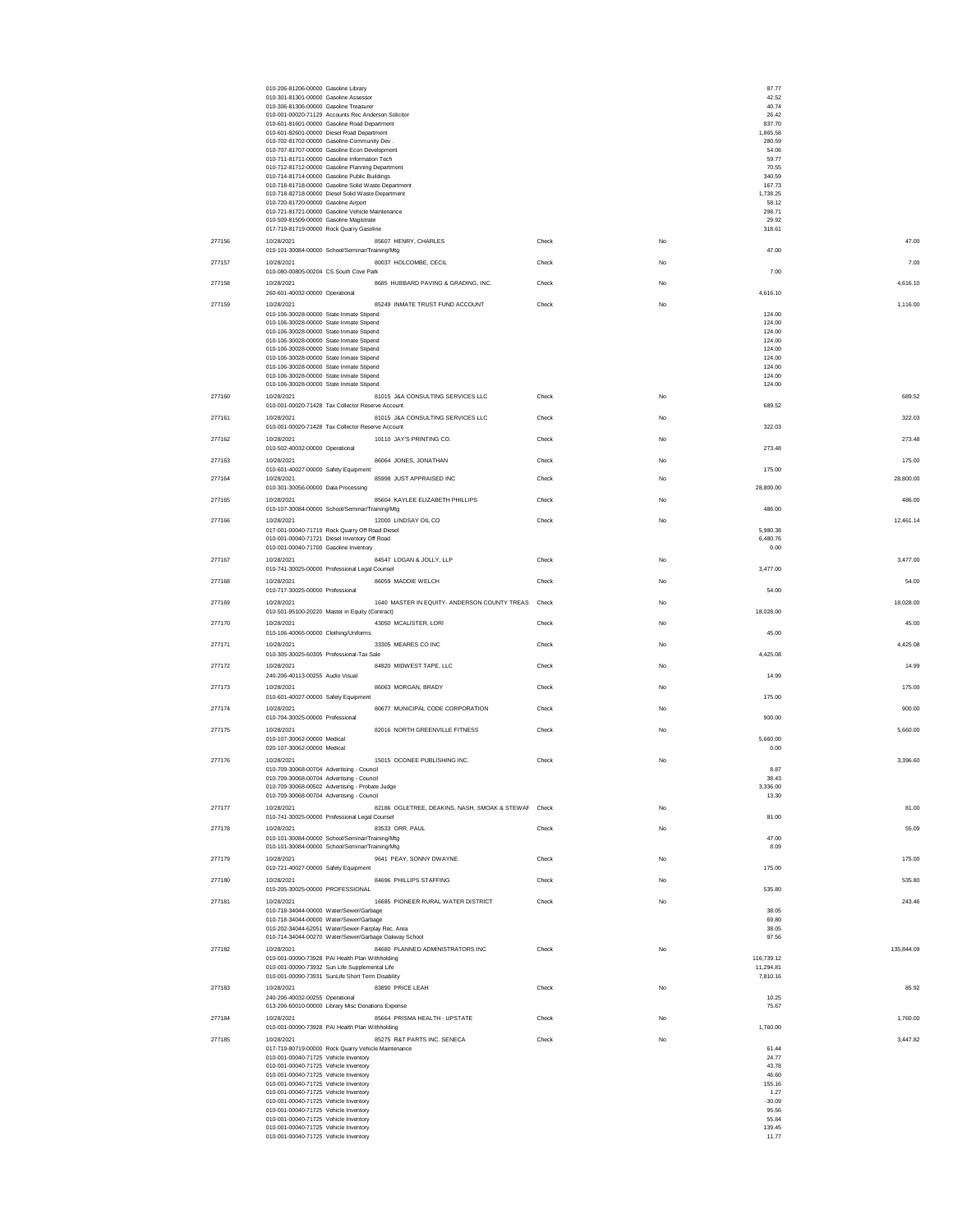|        |                                                                                                                                              |                                             | <b>GRAND TOTAL</b> | 316       |                                       | \$3,625,802.16 |
|--------|----------------------------------------------------------------------------------------------------------------------------------------------|---------------------------------------------|--------------------|-----------|---------------------------------------|----------------|
|        | 010-509-30059-00000 Copier Click Charges                                                                                                     |                                             | Check              | 316       | 35.58                                 | \$3,625,802.16 |
|        | 010-601-30059-00000 Copier Click Charges<br>010-601-30059-00000 Copier Click Charges                                                         |                                             |                    |           | 16.42<br>81.74                        |                |
| 277194 | 010-101-30084-00000 School/Seminar/Training/Mtg<br>10/28/2021                                                                                | 24010 XEROX CORPORATION                     | Check              | No        | 35.00                                 | 133.74         |
| 277193 | 010-001-00090-73918 United Way Employee Contributions<br>10/28/2021                                                                          | 85932 WESTMORELAND, HELEN                   | Check              | No        | 80.72                                 | 35.00          |
| 277192 | 010-106-40034-00000 Food<br>10/28/2021                                                                                                       | 80750 UNITED WAY OF OCONEE COUNTY, INC.     | Check              | No        | 6,571.40                              | 80.72          |
| 277191 | 10/28/2021                                                                                                                                   | 9428 TRINITY SERVICES GROUP INC             | Check              | No        |                                       | 6.571.40       |
| 277190 | 10/28/2021<br>017-719-40027-00000 Safety Equipment                                                                                           | 85050 TRAINER, CRAIG                        | Check              | No        | 50.00                                 | 50.00          |
| 277189 | 10/28/2021<br>010-001-00040-71725 Vehicle Inventory<br>010-001-00040-71725 Vehicle Inventory                                                 | 20100 JOYCE TOWE                            | Check              | No        | 312.50<br>400.00                      | 712.50         |
| 277188 | 10/28/2021<br>012-107-50850-00860 Capital Buildings - 2015 GO Bond                                                                           | 19079 STEPHEN R. EDWARDS & ASSOCIATES, INC. | Check              | <b>No</b> | 4,900.00                              | 4,900.00       |
|        | 010-502-30025-00000 Professional<br>260-601-30025-00000 Professional<br>010-203-30025-00000 PROFESSIONAL<br>010-715-30025-00000 Professional |                                             |                    |           | 450.54<br>619.12<br>1.163.50<br>30.00 |                |
|        | 010-206-30025-00000 Professional<br>010-206-30025-00000 Professional<br>010-712-30025-00000 Professional                                     |                                             |                    |           | 291.38<br>1,338.50<br>849.75          |                |
|        | 010-741-30025-00000 Professional Legal Counsel<br>010-206-30025-00000 Professional<br>010-206-30025-00000 Professional                       |                                             |                    |           | 335.16<br>414.60<br>932.40            |                |
|        | 010-721-30025-00000 Professional<br>260-601-30025-00000 Professional<br>010-741-30025-00000 Professional Legal Counsel                       |                                             |                    |           | 400.42<br>651.70<br>107.73            |                |
| 277187 | 010-301-10110-00000 Salaries<br>10/28/2021                                                                                                   | 83088 CBS PERSONNEL SERVICES, LLC           | Check              | No        | 300.00                                | 7.584.80       |
| 277186 | 10/28/2021                                                                                                                                   | 83947 SIRES, DAVID B.                       | Check              | <b>No</b> |                                       | 300.00         |
|        | 010-001-00040-71725 Vehicle Inventory<br>010-001-00040-71725 Vehicle Inventory                                                               |                                             |                    |           | 168.72<br>17.48                       |                |
|        | 010-001-00040-71725 Vehicle Inventory                                                                                                        |                                             |                    |           | 222.52                                |                |
|        | 010-001-00040-71725 Vehicle Inventory<br>010-001-00040-71725 Vehicle Inventory                                                               |                                             |                    |           | 90.05<br>240.61                       |                |
|        | 010-001-00040-71725 Vehicle Inventory                                                                                                        |                                             |                    |           | 43.39                                 |                |
|        | 010-001-00040-71725 Vehicle Inventory                                                                                                        |                                             |                    |           | 20.87                                 |                |
|        | 010-001-00040-71725 Vehicle Inventory<br>010-001-00040-71725 Vehicle Inventory                                                               |                                             |                    |           | 204.16<br>105.22                      |                |
|        | 010-001-00040-71725 Vehicle Inventory                                                                                                        |                                             |                    |           | 214.59                                |                |
|        | 010-001-00040-71725 Vehicle Inventory                                                                                                        |                                             |                    |           | 19.07                                 |                |
|        | 010-001-00040-71725 Vehicle Inventory                                                                                                        |                                             |                    |           | 36.42                                 |                |
|        | 010-001-00040-71725 Vehicle Inventory<br>010-001-00040-71725 Vehicle Inventory                                                               |                                             |                    |           | 249.40                                |                |
|        | 010-001-00040-71725 Vehicle Inventory                                                                                                        |                                             |                    |           | 30.89<br>432.69                       |                |
|        | 010-001-00040-71725 Vehicle Inventory                                                                                                        |                                             |                    |           | 104.84                                |                |
|        | 010-001-00040-71725 Vehicle Inventory                                                                                                        |                                             |                    |           | 259.89                                |                |
|        | 010-001-00040-71725 Vehicle Inventory                                                                                                        |                                             |                    |           | 10.47                                 |                |
|        | 010-001-00040-71725 Vehicle Inventory<br>010-001-00040-71725 Vehicle Inventory                                                               |                                             |                    |           | 78.62<br>76.02                        |                |
|        | 010-001-00040-71725 Vehicle Inventory                                                                                                        |                                             |                    |           | 216.35                                |                |

# **Voided Check Register for 10/01/2021 through 10/31/2021**

**GL Account 010-001-00010-71001 Oconee County TD Bank General Operating Account**

| <b>VOIDED</b> | Check / Epay<br>Number | <b>Check Date / GL Account</b>                  | Vendor Number / Name    | <b>Payment Type</b> | Epay | Amount<br>Distributed to GL | Check<br>Amount |
|---------------|------------------------|-------------------------------------------------|-------------------------|---------------------|------|-----------------------------|-----------------|
|               | 276212                 | 08/05/2021                                      | 85516 AT&T MOBILITY LLC | Check               | No   |                             | 7,029.46        |
| **VOIDED**    | Void Date:             | 10/05/2021                                      |                         |                     |      |                             |                 |
|               |                        | 010-104-30041-00000 Telecommunications          |                         |                     |      | 38.05                       |                 |
|               |                        | 010-104-30041-00000 Telecommunications          |                         |                     |      | 38.05                       |                 |
|               |                        | 010-104-30041-00000 Telecommunications          |                         |                     |      | 6,953.36                    |                 |
| **VOIDED**    | 276638                 | 09/09/2021                                      | 80768 PACE, DEREK       | Check               | No   |                             | 190.00          |
|               | Void Date:             | 10/18/2021                                      |                         |                     |      |                             |                 |
|               |                        | 010-101-30084-00000 School/Seminar/Training/Mtg |                         |                     |      | 190.00                      |                 |
|               | 276725                 | 09/16/2021                                      | 3485 SCCJA-FINANCE      | Check               | No   |                             | 40.00           |
| **VOIDED**    | Void Date:             | 10/13/2021                                      |                         |                     |      |                             |                 |
|               |                        | 010-106-30084-00000 School/Seminar/Training/Mtg |                         |                     |      | 20.00                       |                 |
|               |                        | 010-106-30084-00000 School/Seminar/Training/Mtg |                         |                     |      | 20.00                       |                 |
| **VOIDED**    | 277012                 | 10/07/2021                                      | 24010 XEROX CORPORATION | Check               | No   |                             | 782.50          |
|               | Void Date:             | 10/07/2021                                      |                         |                     |      |                             |                 |
|               |                        | 010-707-30059-00000 Copier Click Charges        |                         |                     |      | 47.68                       |                 |
|               |                        | 010-101-30059-00000 Copier Click Charges        |                         |                     |      | 116.03                      |                 |
|               |                        | 010-711-30059-00000 Copier Click Charges        |                         |                     |      | 42.73                       |                 |
|               |                        | 010-202-30059-00000 Copier Click Charges        |                         |                     |      | 270.75                      |                 |
|               |                        | 010-720-30059-00000 Copier Click Charges        |                         |                     |      | 67.06                       |                 |
|               |                        | 010-704-30059-00000 Copier Click Charges        |                         |                     |      | 12.33                       |                 |
|               |                        | 010-502-30059-00000 Copier Click Charges        |                         |                     |      | 225.92                      |                 |
|               |                        |                                                 |                         | Check               | 4    |                             | \$8,041.96      |
|               |                        |                                                 |                         | <b>GRAND TOTAL</b>  | 4    |                             | \$8,041.96      |

# **GL Account 010-001-00060-73021 Oconee County Bank of America Epayables Account Epayables Register for 10/01/2021 through 10/31/2021**

| <b>VOIDED</b> | $\sim$<br>Number |      | Check Date / GL Account                                | Vendor Number / Name               | <b>Payment Type</b>      | Epay | <b>Distributed to GL</b> | Amount   |
|---------------|------------------|------|--------------------------------------------------------|------------------------------------|--------------------------|------|--------------------------|----------|
|               |                  | 3706 | 10/01/2021                                             | 2400 AT&T                          | Bank of America Epayment | Yes  |                          | 6,084.80 |
|               |                  |      | 010-001-00020-71129 Accounts Rec Anderson Solicitor    |                                    |                          |      | 2.30                     |          |
|               |                  |      | 010-001-00020-71115 Accounts Rec Prob/Parole Telephone |                                    |                          |      | 330.49                   |          |
|               |                  |      | 010-402-30041-00000 Telecommunications                 |                                    |                          |      | 41.10                    |          |
|               |                  |      | 010-403-30041-00000 Telecommunications                 |                                    |                          |      | 144.45                   |          |
|               |                  |      | 010-709-30041-00000 Telecommunications                 |                                    |                          |      | 5,566.46                 |          |
|               |                  | 3707 | 10/01/2021                                             | 80860 AT&T                         | Bank of America Epayment | Yes  |                          | 8,615.18 |
|               |                  |      | 225-104-30041-19070 Telecommunications-SC BCB          |                                    |                          |      | 8,615.18                 |          |
|               |                  | 3708 | 10/01/2021                                             | 2040 BLUE RIDGE ELECTRIC COOP INC. | Bank of America Epayment | Yes  |                          | 1,757.14 |
|               |                  |      | 010-202-34043-62053 Electricity-Mullins Ford Landing   |                                    |                          |      | 66.52                    |          |
|               |                  |      | 010-107-34043-00000 Electricity                        |                                    |                          |      | 473.03                   |          |
|               |                  |      | 010-107-34043-00000 Electricity                        |                                    |                          |      | 34.86                    |          |
|               |                  |      | 010-107-34043-00000 Electricity                        |                                    |                          |      | 55.05                    |          |
|               |                  |      | 010-205-30024-00000 Maintenance on Equipment           |                                    |                          |      | 25.00                    |          |
|               |                  |      | 010-711-30024-00000 Maintenance on Equipment           |                                    |                          |      | 64.83                    |          |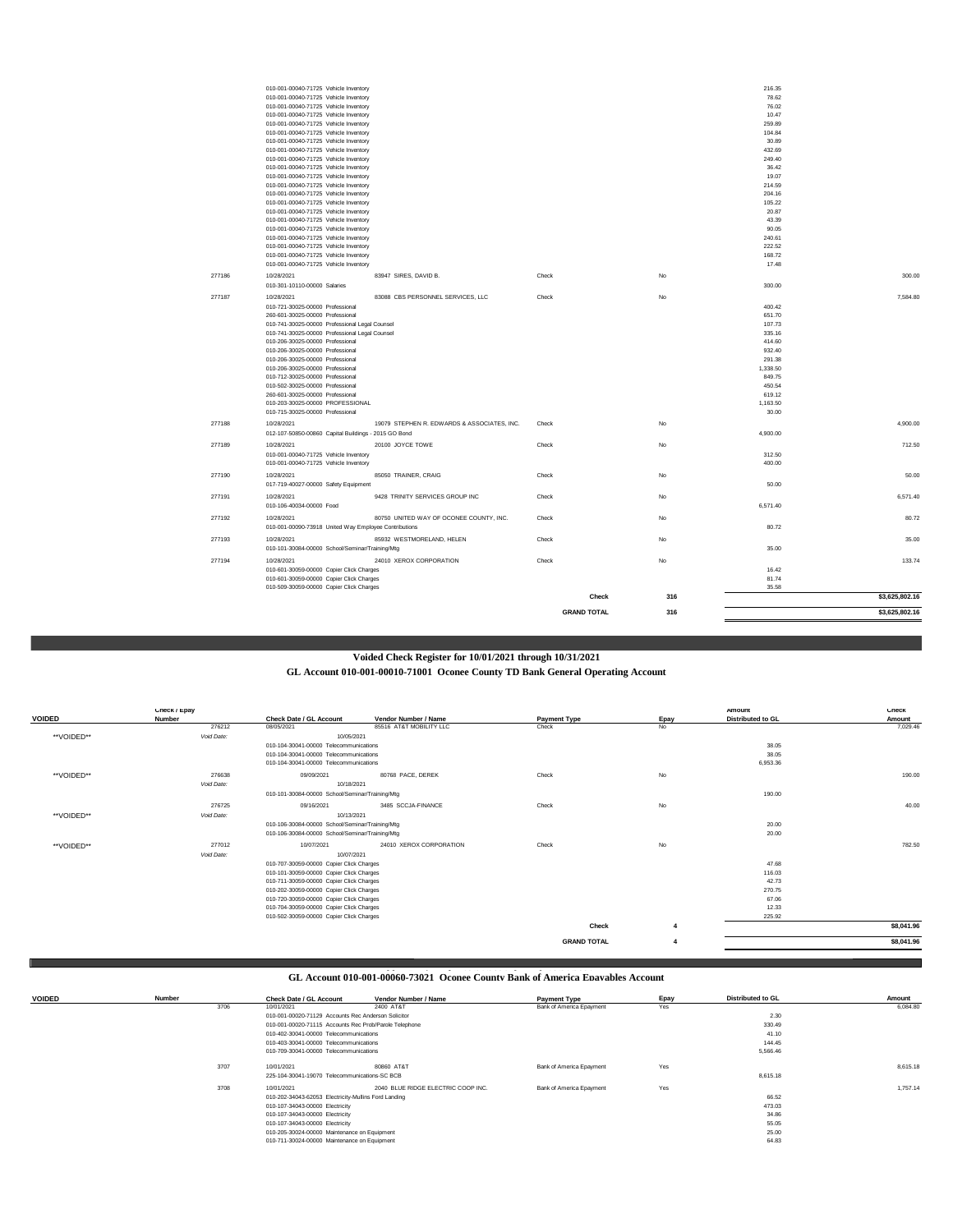|            | 010-107-34043-00000 Electricity<br>020-107-34043-00000 Electricity                                 |                                                                        |                          |     | 62.35<br>192.82    |           |
|------------|----------------------------------------------------------------------------------------------------|------------------------------------------------------------------------|--------------------------|-----|--------------------|-----------|
|            | 010-107-34043-00000 Electricity                                                                    |                                                                        |                          |     | 94.00              |           |
|            | 010-104-34043-00000 Electricity<br>010-107-34043-00000 Electricity                                 |                                                                        |                          |     | 234.58<br>32.99    |           |
|            | 020-107-34043-00000 Electricity<br>010-104-34043-00000 Electricity                                 |                                                                        |                          |     | 56.61<br>76.11     |           |
|            | 020-107-34043-00000 Electricity                                                                    |                                                                        |                          |     | 78.73<br>33.98     |           |
|            | 010-714-34043-00270 Electricity Oakway School<br>010-707-34043-00001 Electricity - Commerce Center |                                                                        |                          |     | 130.16             |           |
|            | 010-202-34043-62052 Electricity-Lawrence Br. Rec. Area                                             |                                                                        |                          |     | 45.52              |           |
| 3709       | 10/01/2021<br>010-106-40065-00000 Clothing/Uniforms                                                | 80597 DESIGNLAB INC                                                    | Bank of America Epayment | Yes | 38.70              | 2.709.32  |
|            | 010-106-40065-00000 Clothing/Uniforms                                                              |                                                                        |                          |     | 54.00              |           |
|            | 010-106-40065-00000 Clothing/Uniforms<br>010-106-40065-00000 Clothing/Uniforms                     |                                                                        |                          |     | 103.51<br>72.00    |           |
|            | 010-106-40065-00000 Clothing/Uniforms<br>010-106-40065-00000 Clothing/Uniforms                     |                                                                        |                          |     | 36.00<br>36.00     |           |
|            | 010-106-40065-00000 Clothing/Uniforms                                                              |                                                                        |                          |     | 109.17             |           |
|            | 010-106-40065-00000 Clothing/Uniforms<br>010-106-40065-00000 Clothing/Uniforms                     |                                                                        |                          |     | 72.78<br>36.39     |           |
|            | 010-106-40065-00000 Clothing/Uniforms                                                              |                                                                        |                          |     | 37.71              |           |
|            | 010-106-40065-00000 Clothing/Uniforms<br>010-101-40065-00000 Clothing/Uniforms                     |                                                                        |                          |     | 109.17<br>106.00   |           |
|            | 010-101-40065-00000 Clothing/Uniforms                                                              |                                                                        |                          |     | 106.00<br>117.30   |           |
|            | 010-101-40065-00000 Clothing/Uniforms<br>010-101-40065-00000 Clothing/Uniforms                     |                                                                        |                          |     | 94.32              |           |
|            | 010-101-40065-00000 Clothing/Uniforms<br>010-101-40065-00000 Clothing/Uniforms                     |                                                                        |                          |     | 544.00<br>224.64   |           |
|            | 010-101-40065-00000 Clothing/Uniforms                                                              |                                                                        |                          |     | 52.27              |           |
|            | 010-101-40065-00000 Clothing/Uniforms<br>010-101-40065-00000 Clothing/Uniforms                     |                                                                        |                          |     | 15.88<br>457.60    |           |
|            | 010-101-40065-00000 Clothing/Uniforms                                                              |                                                                        |                          |     | 50.22<br>18.74     |           |
|            | 010-101-40065-00000 Clothing/Uniforms<br>010-101-40065-00000 Clothing/Uniforms                     |                                                                        |                          |     | 216.92             |           |
| 3710       | 10/01/2021                                                                                         | 6005 FORT HILL NATURAL GAS AUTHORIT                                    | Bank of America Epayment | Yes |                    | 3,787.10  |
|            | 010-103-34042-00000 Gas & Fuel Oil<br>010-714-34042-00270 Gas & Fuel Oil Oakway School             |                                                                        |                          |     | 16.24<br>71.67     |           |
|            |                                                                                                    | 010-714-34042-00410 Gas & Fuel Oil-Walhalla Health Dept                |                          |     | 12.72              |           |
|            | 010-106-34042-00000 Gas & Fuel Oil<br>010-714-34042-00729 Gas & Fuel Oil Brown Building            |                                                                        |                          |     | 1,518.06<br>25.04  |           |
|            | 010-106-34042-00000 Gas & Fuel Oil<br>010-509-34042-00000 Gas & Fuel Oil                           |                                                                        |                          |     | 30.32<br>16.24     |           |
|            | 010-106-34042-00000 Gas & Fuel Oil                                                                 |                                                                        |                          |     | 81.34              |           |
|            | 010-714-34042-00510 Gas & Fuel Oil Courthouse (New)                                                | 010-714-34042-00723 Gas & Fuel Oil PIne Street Complex                 |                          |     | 14.48<br>1,975.55  |           |
|            | 010-714-34042-00109 Gas & Fuel Oil Probation & Parole                                              |                                                                        |                          |     | 12.72              |           |
| 3711       | 010-716-34042-00000 Gas & Fuel Oil<br>10/01/2021                                                   | 85343 READS UNIFORMS INC                                               | Bank of America Epayment | Yes | 12.72              | 684.80    |
|            | 010-712-40027-00000 Safety Equipment                                                               |                                                                        |                          |     | 684.80             |           |
| 3712       | 10/01/2021                                                                                         | 85485 SANDVIK MINING AND CONSTRUCTION USA LLC Bank of America Epayment |                          | Yes |                    | 1.417.66  |
|            | 017-719-30024-00000 Maintenance on Equipment<br>017-719-30024-00000 Maintenance on Equipment       |                                                                        |                          |     | 1,022.74<br>394.92 |           |
| 3713       | 10/01/2021                                                                                         | 19160 SENECA LIGHT & WATER PLANT                                       | Bank of America Epayment | Yes |                    | 2.210.04  |
|            | 010-103-34043-00000 Electricity<br>010-103-34044-00000 Water/Sewer/Garbage                         |                                                                        |                          |     | 452.09<br>123.16   |           |
|            | 010-718-34044-00000 Water/Sewer/Garbage                                                            |                                                                        |                          |     | 34.51              |           |
|            | 010-403-34043-00000 Electricity<br>010-403-34044-00000 Water/Sewer/Garbage                         |                                                                        |                          |     | 20.39<br>102.01    |           |
|            |                                                                                                    |                                                                        |                          |     |                    |           |
|            | 010-403-34044-00000 Water/Sewer/Garbage                                                            |                                                                        |                          |     | 31.98              |           |
|            | 010-403-34043-00000 Electricity<br>010-403-34044-00000 Water/Sewer/Garbage                         |                                                                        |                          |     | 1,236.77<br>139.71 |           |
|            | 010-718-34044-00000 Water/Sewer/Garbage                                                            |                                                                        |                          |     | 37.61              |           |
| 3714       | 10/08/2021                                                                                         | 010-202-34044-62052 Water/Sewer-Lawrence Brdge Rec Area<br>2400 AT&T   | Bank of America Epayment | Yes | 31.81              | 1,138.92  |
|            | 010-709-30041-00000 Telecommunications                                                             |                                                                        |                          |     | 1,138.92           |           |
| 3715       | 10/08/2021                                                                                         | 82816 AT&T                                                             | Bank of America Epayment | Yes |                    | 123.05    |
| Void Date: | 010-104-30041-00000 Telecommunications                                                             | 10/08/2021                                                             |                          |     | 123.05             |           |
| 3716       | 10/08/2021                                                                                         | 2040 BLUE RIDGE ELECTRIC COOP INC.                                     | Bank of America Epayment | Yes |                    | 3,035.71  |
|            | 017-719-34043-00000 Electricity<br>017-719-34043-00000 Electricity                                 |                                                                        |                          |     | 1,920.33<br>126.22 |           |
|            | 010-601-34043-00000 Electricity                                                                    |                                                                        |                          |     | 48.23              |           |
|            | 010-101-34043-00000 Electricity<br>010-101-34043-00000 Electricity                                 |                                                                        |                          |     | 33.36<br>151.72    |           |
|            | 010-101-34043-00000 Electricity                                                                    |                                                                        |                          |     | 67.73              |           |
|            | 017-719-34043-00000 Electricity<br>017-719-34043-00000 Electricity                                 |                                                                        |                          |     | 333.38<br>354.74   |           |
| 3717       | 10/08/2021                                                                                         | 85499 KC POWER & SUPPLY LLC                                            | Bank of America Epayment | Yes |                    | 781.20    |
|            | 010-001-00040-71725 Vehicle Inventory<br>010-001-00040-71725 Vehicle Inventory                     |                                                                        |                          |     | 428.70<br>352.50   |           |
| 3718       | 10/08/2021                                                                                         | 85248 LIBERTY TIRE SERVICES LLC                                        | Bank of America Epayment | Yes |                    | 4.587.80  |
|            | 010-718-60008-00000 Impact Fees for Tires                                                          |                                                                        |                          |     | 4,587.80           |           |
| 3719       | 10/08/2021<br>010-101-40065-00000 Clothing/Uniforms                                                | 85343 READS UNIFORMS INC                                               | Bank of America Epayment | Yes | 33.92              | 150.94    |
|            | 010-101-40065-00000 Clothing/Uniforms                                                              |                                                                        |                          |     | 33.92              |           |
| 3720       | 010-101-40065-00000 Clothing/Uniforms<br>10/08/2021                                                | 19090 REDSAIL TECHNOLOGIES                                             |                          | Yes | 83.10              | 1.752.14  |
|            | 010-302-30056-00000 Data Processing                                                                |                                                                        | Bank of America Epayment |     | 840.77             |           |
|            | 010-306-40032-00000 Operational<br>010-306-30056-00000 DATA PROCESSING                             |                                                                        |                          |     | 0.00<br>0.00       |           |
|            | 010-306-30025-00000 Professional                                                                   |                                                                        |                          |     | 911.37             |           |
| 3721       | 10/08/2021                                                                                         | 85485 SANDVIK MINING AND CONSTRUCTION USA LLC Bank of America Epayment |                          | Yes | 73.42              | 2.216.58  |
|            | 017-719-30024-00000 Maintenance on Equipment<br>017-719-30024-00000 Maintenance on Equipment       |                                                                        |                          |     | 1,501.74           |           |
|            | 017-719-30024-00000 Maintenance on Equipment                                                       |                                                                        |                          |     | 641.42             |           |
| 3722       | 10/08/2021<br>010-001-00040-71725 Vehicle Inventory                                                | 19180 SUPER SERVICE TIRE & ALIGNMENT INC.                              | Bank of America Epayment | Yes | 1,868.54           | 10.862.42 |
|            | 010-001-00040-71725 Vehicle Inventory<br>010-001-00040-71725 Vehicle Inventory                     |                                                                        |                          |     | 2,934.80<br>531.75 |           |
|            | 010-001-00040-71725 Vehicle Inventory                                                              |                                                                        |                          |     | 3,233.82           |           |
|            | 010-001-00040-71725 Vehicle Inventory<br>010-001-00040-71725 Vehicle Inventory                     |                                                                        |                          |     | 1,681.43<br>489.66 |           |
|            | 010-001-00040-71725 Vehicle Inventory                                                              |                                                                        |                          |     | 122.42             |           |
| 3723       | 10/08/2021                                                                                         | 3075 WESTMINSTER UTILITY DEPARTMENT                                    | Bank of America Epayment | Yes |                    | 2,912.97  |
|            | 010-718-34044-00000 Water/Sewer/Garbage<br>010-206-34043-00209 Electricity Westminster Branch      |                                                                        |                          |     | 52.11<br>1,065.26  |           |
|            | 010-205-34043-00000 Electricity                                                                    | 010-206-34044-00209 Water/Sewer/Garbage-Westminster Br                 |                          |     | 84.44<br>428.61    |           |
|            | 010-205-34044-00000 Water/Sewer/Garbage                                                            |                                                                        |                          |     | 36.31              |           |
|            | 010-205-34043-00000 Electricity<br>010-205-34044-00000 Water/Sewer/Garbage                         |                                                                        |                          |     | 331.07<br>126.52   |           |

\*\*VOIDED\*\*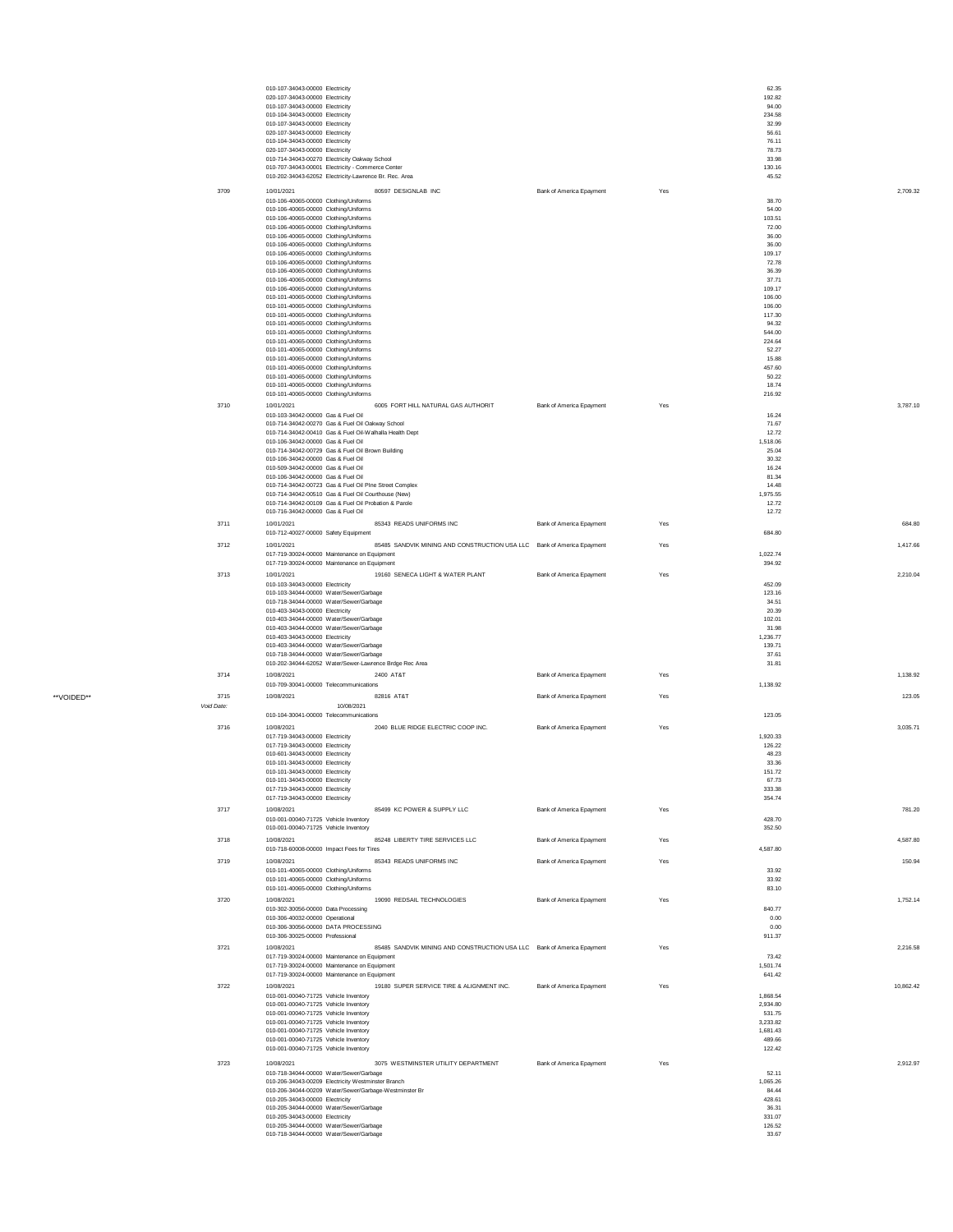|      | 010-205-34043-00000 Electricity<br>010-107-34044-00000 Water/Sewer/Garbage<br>010-509-34043-00000 Electricity<br>010-509-34044-00000 Water/Sewer/Garbage                                                                                  |                                                                        |                          |     | 162.89<br>31.86<br>20.15<br>20.72                        |            |
|------|-------------------------------------------------------------------------------------------------------------------------------------------------------------------------------------------------------------------------------------------|------------------------------------------------------------------------|--------------------------|-----|----------------------------------------------------------|------------|
|      | 010-509-34043-00000 Electricity<br>010-205-34043-00000 Electricity                                                                                                                                                                        |                                                                        |                          |     | 29.72<br>489.64                                          |            |
| 3724 | 10/15/2021<br>010-720-34043-00000 Electricity<br>010-720-34043-00000 Electricity<br>017-719-34043-00000 Electricity<br>010-202-34043-62051 Electricity- Fairplay Rec. Area<br>010-202-34043-62058 Electricity - Friendship Rec Area       | 2040 BLUE RIDGE ELECTRIC COOP INC.                                     | Bank of America Epayment | Yes | 544.63<br>1,365.84<br>9.487.71<br>47.36<br>57.40         | 13,471.90  |
|      | 010-202-34043-62058 Electricity - Friendship Rec Area<br>010-104-34043-00000 Electricity<br>020-107-34043-00000 Electricity<br>020-107-34043-00000 Electricity<br>010-601-34043-00000 Electricity<br>010-707-34043-00104 Electricity OITP |                                                                        |                          |     | 50.45<br>50.86<br>284.68<br>196.82<br>1,033.70<br>352.45 |            |
| 3725 | 10/15/2021<br>010-106-40065-00000 Clothing/Uniforms                                                                                                                                                                                       | 80597 DESIGNLAB INC                                                    | Bank of America Epayment | Yes | 126.35                                                   | 482.69     |
|      | 010-106-40065-00000 Clothing/Uniforms<br>010-106-40065-00000 Clothing/Uniforms<br>010-106-40065-00000 Clothing/Uniforms<br>010-106-40065-00000 Clothing/Uniforms<br>010-106-40065-00000 Clothing/Uniforms                                 |                                                                        |                          |     | 36.18<br>168.77<br>108.53<br>21.43<br>21.43              |            |
| 3726 | 10/15/2021                                                                                                                                                                                                                                | 85248 LIBERTY TIRE SERVICES LLC                                        | Bank of America Epayment | Yes |                                                          | 3.749.34   |
| 3727 | 010-718-60008-00000 Impact Fees for Tires<br>10/15/2021                                                                                                                                                                                   | 19090 REDSAIL TECHNOLOGIES                                             | Bank of America Epayment | Yes | 3.749.34                                                 | 1,051.02   |
|      | 010-306-40032-00000 Operational<br>010-306-30056-00000 DATA PROCESSING<br>010-306-30025-00000 Professional<br>010-305-30056-00000 Data Processing                                                                                         |                                                                        |                          |     | 0.00<br>601.90<br>0.00<br>364.12                         |            |
|      | 010-302-30056-00000 Data Processing                                                                                                                                                                                                       |                                                                        |                          |     | 85.00                                                    |            |
| 3728 | 10/15/2021<br>017-719-30024-00000 Maintenance on Equipment                                                                                                                                                                                | 85485 SANDVIK MINING AND CONSTRUCTION USA LLC Bank of America Epayment |                          | Yes | 584.18                                                   | 584.18     |
| 3729 | 10/15/2021<br>010-601-34044-00000 Water/Sewer/Garbage<br>010-601-34044-00000 Water/Sewer/Garbage<br>010-718-34044-00000 Water/Sewer/Garbage                                                                                               | 19160 SENECA LIGHT & WATER PLANT                                       | Bank of America Epayment | Yes | 78.92<br>80.05<br>219.34                                 | 624.03     |
|      | 010-718-34044-00000 Water/Sewer/Garbage<br>010-718-34044-00000 Water/Sewer/Garbage                                                                                                                                                        |                                                                        |                          |     | 147.25<br>98.47                                          |            |
| 3730 | 10/15/2021                                                                                                                                                                                                                                | 82387 UPSTATE MEDICAL ASSOCIATES                                       | Bank of America Epayment | Yes |                                                          | 85.00      |
| 3731 | 010-710-30062-00000 Medical<br>10/18/2021                                                                                                                                                                                                 | 19150 SC DEPT OF REVENUE-SALES & USE TAX RETU Bank of America Epayment |                          | Yes | 85.00                                                    | 0.00       |
| 3732 | 10/18/2021                                                                                                                                                                                                                                | 19150 SC DEPT OF REVENUE-SALES & USE TAX RETU Bank of America Epayment |                          | Yes | 0.00                                                     | 0.00       |
| 3733 | 10/18/2021                                                                                                                                                                                                                                | 19150 SC DEPT OF REVENUE-SALES & USE TAX RETU Bank of America Epayment |                          | Yes | 0.00                                                     | 51,306.47  |
|      | 010-101-40353-00000 Firing Range<br>010-708-40031-00000 Non-Capital Equipment                                                                                                                                                             |                                                                        |                          |     | 850.43<br>133.21                                         |            |
|      | 010-204-40032-00000 Operational                                                                                                                                                                                                           |                                                                        |                          |     | 41.86                                                    |            |
|      | 225-104-40031-19070 Non-Cap Equip-SC BCB<br>010-001-00040-71725 Vehicle Inventory                                                                                                                                                         |                                                                        |                          |     | 703.53<br>35.26                                          |            |
|      | 010-101-40032-00000 Operational<br>010-101-40065-00000 Clothing/Uniforms                                                                                                                                                                  |                                                                        |                          |     | 95.37<br>9.84                                            |            |
|      | 010-101-60444-00000 Helicopter Maintenance<br>010-103-40032-00000 Operational                                                                                                                                                             |                                                                        |                          |     | 16.20<br>75.69                                           |            |
|      | 010-106-40032-00000 Operational<br>010-107-30062-00000 Medical                                                                                                                                                                            |                                                                        |                          |     | 48.74<br>64.98                                           |            |
|      | 010-107-40065-00000 Cothing Uniforms                                                                                                                                                                                                      |                                                                        |                          |     | 27.42                                                    |            |
|      | 010-110-33022-00000 Maintenance Building/Grounds<br>010-110-40065-00000 Clothing/Uniforms                                                                                                                                                 |                                                                        |                          |     | 10.20<br>24.23                                           |            |
|      | 010-204-40032-00000 Operational<br>010-204-40065-00000 Cothing Uniforms                                                                                                                                                                   |                                                                        |                          |     | 4.79<br>6.00                                             |            |
|      | 010-206-40032-00000 Operational<br>010-709-40032-00190 Operational - COVID-19 Pandemic                                                                                                                                                    |                                                                        |                          |     | 18.30<br>137.15                                          |            |
|      | 010-710-40027-00000 Safety Equipment<br>010-714-33022-00723 Bldg Maint Pine Street Complex                                                                                                                                                |                                                                        |                          |     | 33.57<br>6.23                                            |            |
|      | 010-714-40032-00000 Operational                                                                                                                                                                                                           |                                                                        |                          |     | 18.21                                                    |            |
|      | 010-720-33022-00000 Maintenance Buildings/Grounds<br>010-720-40032-00000 Operational                                                                                                                                                      |                                                                        |                          |     | 21.20<br>2.40                                            |            |
|      | 010-741-40031-00000 Non-Capital Equipment<br>013-116-40031-91185 Non-Capital Equip -21EMPG                                                                                                                                                |                                                                        |                          |     | 17.94<br>76.87                                           |            |
|      | 017-719-40027-00000 Safety Equipment<br>017-719-40031-00000 Non-Capital Equipment                                                                                                                                                         |                                                                        |                          |     | 6.87<br>43.26                                            |            |
|      | 017-719-40032-00000 Operational<br>017-719-80719-00000 Rock Quarry Vehicle Maintenance                                                                                                                                                    |                                                                        |                          |     | 6.35<br>5.70                                             |            |
|      | 235-204-40031-00227 Non-Capital Equip-Events/Prog<br>235-204-40032-00227 Operational-Events/Programs                                                                                                                                      |                                                                        |                          |     | 23.94<br>1.97                                            |            |
|      | 240-206-40032-00255 Operational<br>010-080-00805-00203 CS High Falls Park                                                                                                                                                                 |                                                                        |                          |     | 3.96<br>2,053.58                                         |            |
|      | 010-080-00805-00205 CS Chau Ram Park                                                                                                                                                                                                      |                                                                        |                          |     | 2,077.80                                                 |            |
|      | 010-080-00805-00204 CS South Cove Park<br>017-080-00805-15401 Outside Sales                                                                                                                                                               |                                                                        |                          |     | 2.646.11<br>26,863.64                                    |            |
|      | 010-080-00805-10906 CS Airport Miscellaneous<br>010-080-00805-10980 CS Aviation Fuel                                                                                                                                                      |                                                                        |                          |     | 7.34<br>1,753.41                                         |            |
| 3734 | 010-080-00805-10990 CS Jet Fuel<br>10/18/2021                                                                                                                                                                                             | 19820 SC DEPT OF REVENUE-DOCUMENT STAMPS                               | Bank of America Epayment | Yes | 13,332.92                                                | 225.300.35 |
|      | 010-001-00060-73326 Due to SCDOR-Documentary Stamps                                                                                                                                                                                       |                                                                        |                          |     | 225,300.35                                               |            |
| 3735 | 10/22/2021<br>010-718-34043-00000 Electricity<br>010-721-34043-00000 Electricity                                                                                                                                                          | 2040 BLUE RIDGE ELECTRIC COOP INC.                                     | Bank of America Epayment | Yes | 3,947.51<br>928.55                                       | 10,322.11  |
|      | 010-107-34043-00000 Electricity                                                                                                                                                                                                           |                                                                        |                          |     | 34.86                                                    |            |
|      | 010-107-34043-00000 Electricity<br>010-107-34043-00000 Electricity                                                                                                                                                                        |                                                                        |                          |     | 361.56<br>55.05                                          |            |
|      | 010-104-34043-00000 Electricity<br>010-110-34043-00000 Electricity                                                                                                                                                                        |                                                                        |                          |     | 367.79<br>987.04                                         |            |
|      | 315-707-34043-00000 Electric<br>020-107-34043-00000 Electricity                                                                                                                                                                           |                                                                        |                          |     | 496.79<br>145.09                                         |            |
|      | 010-714-34043-00270 Electricity Oakway School<br>020-107-34043-00000 Electricity                                                                                                                                                          |                                                                        |                          |     | 2,653.16<br>124.88                                       |            |
|      | 010-711-30024-00000 Maintenance on Equipment<br>010-205-30024-00000 Maintenance on Equipment                                                                                                                                              |                                                                        |                          |     | 194.83<br>25.00                                          |            |
| 3736 | 10/22/2021                                                                                                                                                                                                                                | 80597 DESIGNLAB INC                                                    | Bank of America Epayment | Yes |                                                          | 0.00       |
| 3737 | 10/22/2021                                                                                                                                                                                                                                | 80597 DESIGNLAB INC                                                    | Bank of America Epayment | Yes | 0.00                                                     | 3,316.16   |
|      | 010-101-40065-00000 Clothing/Uniforms<br>010-101-40065-00000 Clothing/Uniforms                                                                                                                                                            |                                                                        |                          |     | 128.79<br>127.16                                         |            |
|      | 010-101-40065-00000 Clothing/Uniforms                                                                                                                                                                                                     |                                                                        |                          |     | 188.64                                                   |            |
|      | 010-101-40065-00000 Clothing/Uniforms<br>010-101-40065-00000 Clothing/Uniforms                                                                                                                                                            |                                                                        |                          |     | 119.24<br>58.63                                          |            |
|      | 010-101-40065-00000 Clothing/Uniforms<br>010-101-40065-00000 Clothing/Uniforms                                                                                                                                                            |                                                                        |                          |     | 79.39<br>333.58                                          |            |
|      | 010-101-40065-00000 Clothing/Uniforms<br>010-101-40065-00000 Clothing/Uniforms                                                                                                                                                            |                                                                        |                          |     | 72.36<br>44.48                                           |            |
|      |                                                                                                                                                                                                                                           |                                                                        |                          |     |                                                          |            |

\*\*SOFTWARE ERROR\*\*

\*\*SOFTWARE ERROR\*\* \*\*SOFTWARE ERROR\*\*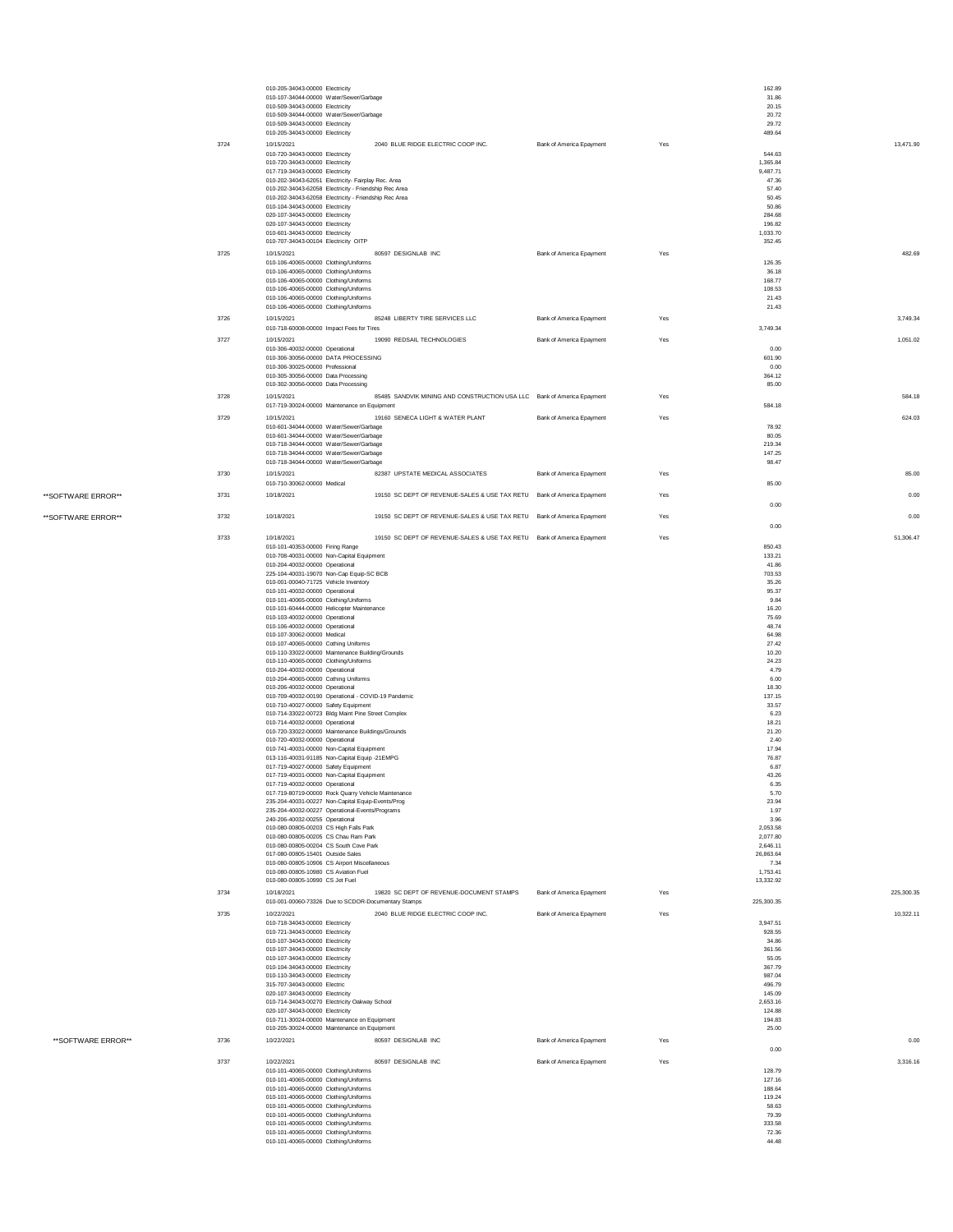|      | 010-101-40065-00000 Clothing/Uniforms                                            |                                                                                                                 |                          |     | 25.58                |            |
|------|----------------------------------------------------------------------------------|-----------------------------------------------------------------------------------------------------------------|--------------------------|-----|----------------------|------------|
|      | 010-101-40065-00000 Clothing/Uniforms                                            |                                                                                                                 |                          |     | 19.98                |            |
|      | 010-101-40065-00000 Clothing/Uniforms                                            |                                                                                                                 |                          |     | 195.80<br>368.63     |            |
|      | 010-101-40065-00000 Clothing/Uniforms<br>010-101-40065-00000 Clothing/Uniforms   |                                                                                                                 |                          |     | 628.74               |            |
|      | 010-101-40065-00000 Clothing/Uniforms                                            |                                                                                                                 |                          |     | 61.19                |            |
|      | 010-101-40065-00000 Clothing/Uniforms                                            |                                                                                                                 |                          |     | 161.04               |            |
|      | 010-101-40065-00000 Clothing/Uniforms                                            |                                                                                                                 |                          |     | 50.22                |            |
|      | 010-101-40065-00000 Clothing/Uniforms<br>010-101-40065-00000 Clothing/Uniforms   |                                                                                                                 |                          |     | 171.37<br>28.28      |            |
|      | 010-101-40065-00000 Clothing/Uniforms                                            |                                                                                                                 |                          |     | 179.45               |            |
|      | 010-101-40065-00000 Clothing/Uniforms                                            |                                                                                                                 |                          |     | 61.07                |            |
|      | 010-101-40065-00000 Clothing/Uniforms                                            |                                                                                                                 |                          |     | 50.22                |            |
|      | 010-101-40065-00000 Clothing/Uniforms                                            |                                                                                                                 |                          |     | 83.82                |            |
|      | 010-101-40065-00000 Clothing/Uniforms                                            |                                                                                                                 |                          |     | 78.50                |            |
| 3738 | 10/22/2021                                                                       | 6005 FORT HILL NATURAL GAS AUTHORIT                                                                             | Bank of America Epayment | Yes |                      | 118.90     |
|      | 020-107-34042-00000 Gas & Fuel Oil<br>010-721-34042-00000 Gas & Fuel Oil         |                                                                                                                 |                          |     | 12.72<br>26.52       |            |
|      | 010-601-34042-00000 Gas & Fuel Oil                                               |                                                                                                                 |                          |     | 20.61                |            |
|      | 010-110-34042-00000 Gas & Fuel Oil                                               |                                                                                                                 |                          |     | 59.05                |            |
| 3739 | 10/22/2021                                                                       | 85499 KC POWER & SUPPLY LLC                                                                                     | Bank of America Epayment | Yes |                      | 1.208.96   |
|      | 010-001-00040-71725 Vehicle Inventory                                            |                                                                                                                 |                          |     | 342.96               |            |
|      | 010-001-00040-71725 Vehicle Inventory                                            |                                                                                                                 |                          |     | 866.00               |            |
| 3740 | 10/22/2021                                                                       | 85485 SANDVIK MINING AND CONSTRUCTION USA LLC Bank of America Epayment                                          |                          | Yes |                      | 9,774.21   |
|      |                                                                                  | 017-719-30024-00000 Maintenance on Equipment                                                                    |                          |     | 2,495.19             |            |
|      |                                                                                  | 017-719-30024-00000 Maintenance on Equipment                                                                    |                          |     | 2,062.26             |            |
|      |                                                                                  | 017-719-30024-00000 Maintenance on Equipment                                                                    |                          |     | 2,593.82<br>2,293.86 |            |
|      |                                                                                  | 017-719-30024-00000 Maintenance on Equipment<br>017-719-30024-00000 Maintenance on Equipment                    |                          |     | 329.08               |            |
|      | 10/22/2021                                                                       |                                                                                                                 |                          |     |                      |            |
| 3741 | 010-718-34044-00000 Water/Sewer/Garbage                                          | 19160 SENECA LIGHT & WATER PLANT                                                                                | Bank of America Epayment | Yes | 89.78                | 802.13     |
|      | 010-720-34044-00000 Water/Sewer/Garbage                                          |                                                                                                                 |                          |     | 147.17               |            |
|      | 020-107-34044-00000 Water/Sewer/Garbage                                          |                                                                                                                 |                          |     | 23.95                |            |
|      | 010-110-34044-00000 Water/Sewer/Garbage                                          |                                                                                                                 |                          |     | 307.23               |            |
|      | 010-721-34044-00000 Water/Sewer/Garbage                                          |                                                                                                                 |                          |     | 158.72               |            |
|      |                                                                                  | 010-202-34044-62058 Water/Sewer-Friendship Rec Area                                                             |                          |     | 75.28                |            |
| 3742 | 10/22/2021                                                                       | 19180 SUPER SERVICE TIRE & ALIGNMENT INC.                                                                       | Bank of America Epayment | Yes |                      | 7.742.96   |
|      | 010-001-00040-71725 Vehicle Inventory                                            |                                                                                                                 |                          |     | 4.276.09             |            |
|      | 010-001-00040-71725 Vehicle Inventory                                            |                                                                                                                 |                          |     | 3,466.87             |            |
| 3743 | 10/22/2021                                                                       | 9879 TERRACON CONSULTANTS INC                                                                                   | Bank of America Epayment | Yes |                      | 9.742.77   |
|      |                                                                                  | 315-707-30025-00035 Professional-ED Gardner Land Purch                                                          |                          |     | 9,742.77             |            |
| 3744 | 10/22/2021                                                                       | 82387 UPSTATE MEDICAL ASSOCIATES                                                                                | Bank of America Epayment | Yes |                      | 13,909.00  |
|      | 010-107-30062-00000 Medical<br>020-107-30062-00000 Medical                       |                                                                                                                 |                          |     | 5,699.00<br>0.00     |            |
|      | 010-710-30062-00000 Medical                                                      |                                                                                                                 |                          |     | 8,210.00             |            |
| 3745 | 10/22/2021                                                                       | 2035 VERIZON WIRELESS                                                                                           | Bank of America Epayment | Yes |                      | 6,926.83   |
|      | 010-104-30041-00000 Telecommunications                                           |                                                                                                                 |                          |     | 860.11               |            |
|      | 010-709-30041-00000 Telecommunications                                           |                                                                                                                 |                          |     | 76.81                |            |
|      | 010-206-30041-00000 Telecommunications                                           |                                                                                                                 |                          |     | 76.02                |            |
|      | 010-709-30041-00000 Telecommunications                                           |                                                                                                                 |                          |     | 5,132.04             |            |
|      |                                                                                  | 020-107-30041-00610 Telecommunications -Cleveland FD                                                            |                          |     | 79.35                |            |
|      | 020-107-30041-00601 Telephone Oakway FD                                          | 020-107-30041-00608 Telephone Fair Play FD                                                                      |                          |     | 200.04<br>114.03     |            |
|      |                                                                                  | 020-107-30041-00612 Telephone Friendship FD                                                                     |                          |     | 38.01                |            |
|      | 020-107-30041-00613 Telephone Cross Roads FD                                     |                                                                                                                 |                          |     | 76.02                |            |
|      |                                                                                  |                                                                                                                 |                          |     |                      |            |
|      |                                                                                  | 020-107-30041-00614 Telephone-Pickett Post FD                                                                   |                          |     | 38.01                |            |
|      |                                                                                  | 020-107-30041-00615 Telephone South Union FD                                                                    |                          |     | 114.03               |            |
|      | 020-107-30041-00620 Telephone - Haz-Mat                                          |                                                                                                                 |                          |     | 38.01                |            |
|      |                                                                                  | 255-115-30041-91052 Telecommunication - Duke Energy FNF                                                         |                          |     | 84.35                |            |
| 3746 | 10/22/2021                                                                       | 18160 WASTE MANAGEMENT                                                                                          | Bank of America Epayment | Yes |                      | 170.124.98 |
|      |                                                                                  | 010-718-60007-00000 Tipping Fees/MSW Disposal                                                                   |                          |     | 170,124.98           |            |
| 3747 | 10/29/2021                                                                       | 1120 ANDERSON FIRE & SAFETY EQUIP INC                                                                           | Bank of America Epayment | Yes |                      | 260.50     |
|      |                                                                                  | 010-106-30024-00000 Maintenance on Equipment                                                                    |                          |     | 260.50               |            |
| 3748 | 10/29/2021                                                                       | 2400 AT&T                                                                                                       | Bank of America Epayment | Yes |                      | 6.274.20   |
|      |                                                                                  | 010-001-00020-71129 Accounts Rec Anderson Solicitor                                                             |                          |     | 2.30                 |            |
|      |                                                                                  | 010-001-00020-71115 Accounts Rec Prob/Parole Telephone                                                          |                          |     | 329.44               |            |
|      | 010-402-30041-00000 Telecommunications                                           |                                                                                                                 |                          |     | 40.86                |            |
|      | 010-403-30041-00000 Telecommunications<br>010-709-30041-00000 Telecommunications |                                                                                                                 |                          |     | 142.58<br>5,759.02   |            |
|      |                                                                                  |                                                                                                                 |                          |     |                      |            |
| 3749 | 10/29/2021                                                                       | 80860 AT&T<br>225-104-30041-19070 Telecommunications-SC BCB                                                     | Bank of America Epayment | Yes | 10,328.52            | 10,328.52  |
|      | 10/29/2021                                                                       |                                                                                                                 | Bank of America Epayment | Yes |                      |            |
| 3750 |                                                                                  | 2040 BLUE RIDGE ELECTRIC COOP INC.                                                                              |                          |     | 130.16               | 1,036.50   |
|      |                                                                                  | 010-707-34043-00001 Electricity - Commerce Center<br>010-202-34043-62052 Electricity-Lawrence Br. Rec. Area     |                          |     | 45.76                |            |
|      | 010-107-34043-00000 Electricity                                                  |                                                                                                                 |                          |     | 70.61                |            |
|      | 020-107-34043-00000 Electricity                                                  |                                                                                                                 |                          |     | 186.58               |            |
|      | 010-107-34043-00000 Electricity<br>010-104-34043-00000 Electricity               |                                                                                                                 |                          |     | 94.00                |            |
|      | 010-107-34043-00000 Electricity                                                  |                                                                                                                 |                          |     | 174.33<br>44.36      |            |
|      | 020-107-34043-00000 Electricity                                                  |                                                                                                                 |                          |     | 55.24                |            |
|      | 010-104-34043-00000 Electricity                                                  |                                                                                                                 |                          |     | 63.23                |            |
|      | 020-107-34043-00000 Electricity                                                  |                                                                                                                 |                          |     | 78.23                |            |
|      |                                                                                  | 010-714-34043-00270 Electricity Oakway School                                                                   |                          |     | 34.48                |            |
|      |                                                                                  | 010-202-34043-62053 Electricity-Mullins Ford Landing                                                            |                          |     | 59.52                |            |
| 3751 | 10/29/2021                                                                       | 80597 DESIGNLAB INC                                                                                             | Bank of America Epayment | Yes |                      | 396.94     |
|      | 010-101-40065-00000 Clothing/Uniforms                                            |                                                                                                                 |                          |     | 22.24                |            |
|      | 010-101-40065-00000 Clothing/Uniforms<br>010-101-40065-00000 Clothing/Uniforms   |                                                                                                                 |                          |     | 80.52<br>38.70       |            |
|      | 010-101-40065-00000 Clothing/Uniforms                                            |                                                                                                                 |                          |     | 79.24                |            |
|      | 010-101-40065-00000 Clothing/Uniforms                                            |                                                                                                                 |                          |     | 176.24               |            |
| 3752 | 10/29/2021                                                                       | 6005 FORT HILL NATURAL GAS AUTHORIT                                                                             | Bank of America Epayment | Yes |                      | 4 722 82   |
|      | 010-103-34042-00000 Gas & Fuel Oil                                               |                                                                                                                 |                          |     | 17.65                |            |
|      |                                                                                  | 010-714-34042-00270 Gas & Fuel Oil Oakway School                                                                |                          |     | 77.78                |            |
|      |                                                                                  | 010-714-34042-00410 Gas & Fuel Oil-Walhalla Health Dept                                                         |                          |     | 13.71                |            |
|      | 010-106-34042-00000 Gas & Fuel Oil                                               | 010-714-34042-00729 Gas & Fuel Oil Brown Building                                                               |                          |     | 2,046.43             |            |
|      | 010-106-34042-00000 Gas & Fuel Oil                                               |                                                                                                                 |                          |     | 19.62<br>34.41       |            |
|      | 010-509-34042-00000 Gas & Fuel Oil                                               |                                                                                                                 |                          |     | 14.69                |            |
|      | 010-106-34042-00000 Gas & Fuel Oil                                               |                                                                                                                 |                          |     | 85.67                |            |
|      |                                                                                  | 010-714-34042-00510 Gas & Fuel Oil Courthouse (New)                                                             |                          |     | 2,345.12             |            |
|      | 010-716-34042-00000 Gas & Fuel Oil                                               |                                                                                                                 |                          |     | 17.65                |            |
|      |                                                                                  | 010-714-34042-00109 Gas & Fuel Oil Probation & Parole<br>010-714-34042-00723 Gas & Fuel Oil PIne Street Complex |                          |     | 29.48<br>20.61       |            |
|      | 10/29/2021                                                                       | 85499 KC POWER & SUPPLY LLC                                                                                     | Bank of America Epayment | Yes |                      | 936.11     |
| 3753 | 010-001-00040-71725 Vehicle Inventory                                            |                                                                                                                 |                          |     | 686.19               |            |
|      | 010-001-00040-71725 Vehicle Inventory                                            |                                                                                                                 |                          |     | 249.92               |            |
| 3754 | 10/29/2021                                                                       | 85248 LIBERTY TIRE SERVICES LLC                                                                                 | Bank of America Epayment | Yes |                      | 4,006.98   |
|      | 010-718-60008-00000 Impact Fees for Tires                                        |                                                                                                                 |                          |     | 4,006.98             |            |
| 3755 | 10/29/2021                                                                       | 85343 READS UNIFORMS INC                                                                                        | Bank of America Epayment | Yes |                      | 4,022.70   |
|      | 010-101-40065-00000 Clothing/Uniforms                                            |                                                                                                                 |                          |     | 15.90                |            |
|      | 010-101-40065-00000 Clothing/Uniforms                                            |                                                                                                                 |                          |     | 333.90               |            |
|      | 010-101-40065-00000 Clothing/Uniforms                                            | 013-101-40065-91155 Clothing/Uniforms-2020 BVP Grant                                                            |                          |     | 333.90<br>333.90     |            |